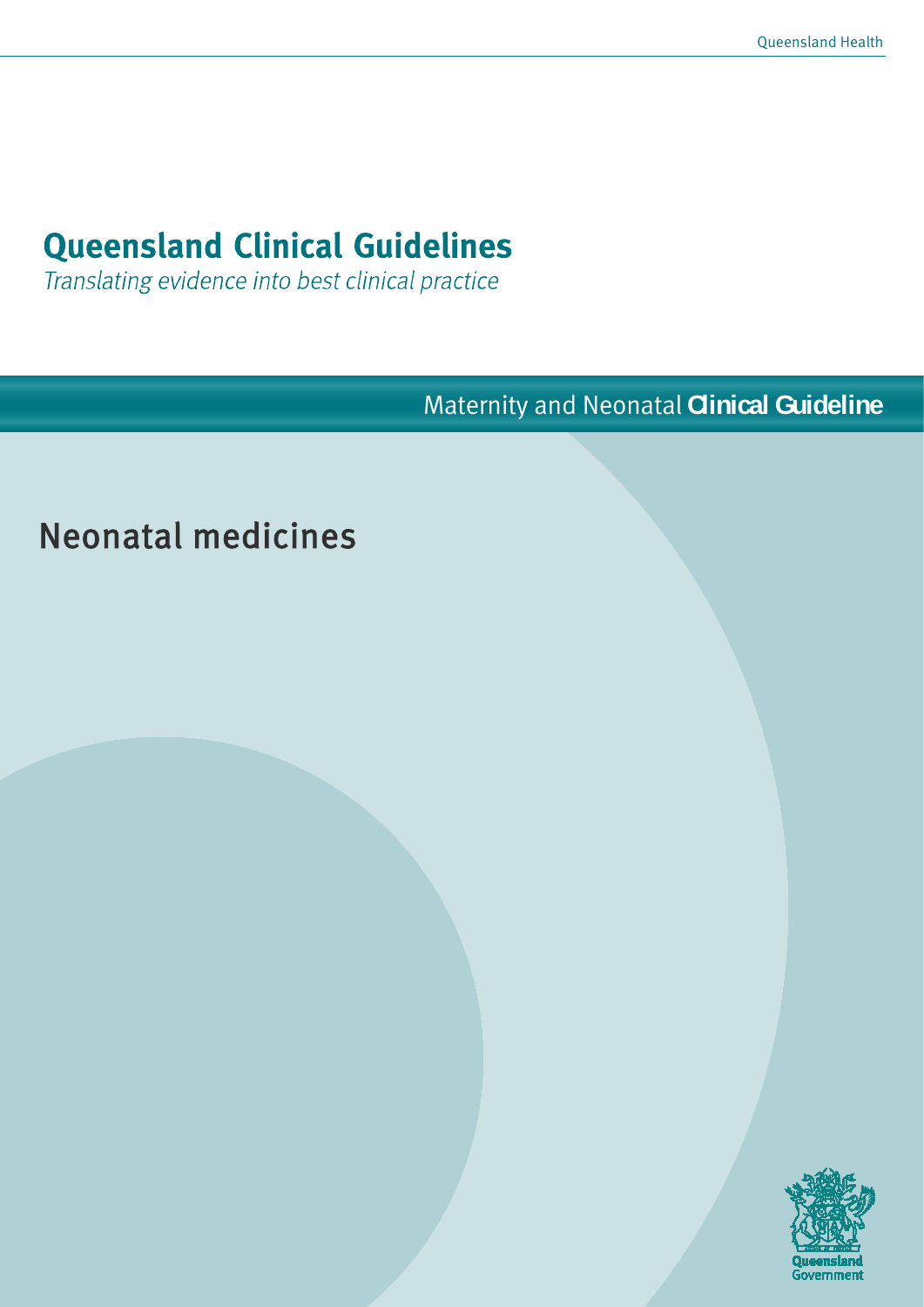| Document title:     | Neonatal medicines                                                                               |
|---------------------|--------------------------------------------------------------------------------------------------|
| Publication date:   | August 2019                                                                                      |
| Document number:    | MN19.54-V1-R24                                                                                   |
| Document supplement | The document supplement is integral to and should be read in conjunction<br>with this guideline. |
| Amendments:         | Full version history is supplied in the document supplement.                                     |
| Amendment date:     | New document                                                                                     |
| Replaces document:  | Nil                                                                                              |
| Author:             | Queensland Clinical Guidelines                                                                   |
| Audience:           | Health professionals in Queensland public and private maternity and<br>neonatal services         |
| Review date:        | August 2024                                                                                      |
|                     | Queensland Clinical Guidelines Steering Committee                                                |
| Endorsed by:        | Queensland Neonatal Services Advisory Group (as a subcommittee of the                            |
|                     | Statewide Maternity and Neonatal Clinical Guidelines Network (QLD))                              |
| Contact:            | Email: Guidelines@health.gld.gov.au                                                              |
|                     | URL: www.health.qld.gov.au/qcg                                                                   |



### **Cultural acknowledgement**

We acknowledge the Traditional Custodians of the land on which we work and pay our respect to the Aboriginal and Torres Strait Islander elders past, present and emerging.

#### **Disclaimer**

This guideline is intended as a guide and provided for information purposes only. The information has been prepared using a multidisciplinary approach with reference to the best information and evidence available at the time of preparation. No assurance is given that the information is entirely complete, current, or accurate in every respect.

The guideline is not a substitute for clinical judgement, knowledge and expertise, or medical advice. Variation from the guideline, taking into account individual circumstances, may be appropriate.

This guideline does not address all elements of standard practice and accepts that individual clinicians are responsible for:

- Providing care within the context of locally available resources, expertise, and scope of practice
- Supporting consumer rights and informed decision making, including the right to decline intervention or ongoing management
- Advising consumers of their choices in an environment that is culturally appropriate and which enables comfortable and confidential discussion. This includes the use of interpreter services where necessary
- Ensuring informed consent is obtained prior to delivering care
- Meeting all legislative requirements and professional standards
- Applying standard precautions, and additional precautions as necessary, when delivering care
- Documenting all care in accordance with mandatory and local requirements

Queensland Health disclaims, to the maximum extent permitted by law, all responsibility and all liability (including without limitation, liability in negligence) for all expenses, losses, damages and costs incurred for any reason associated with the use of this guideline, including the materials within or referred to throughout this document being in any way inaccurate, out of context, incomplete or unavailable.

© State of Queensland (Queensland Health) 2019



This work is licensed under a Creative Commons Attribution-NonCommercial-NoDerivatives V4.0 International licence. In essence, you are free to copy and communicate the work in its current form for non-commercial purposes, as long as you attribute Queensland Clinical Guidelines, Queensland Health and abide by the licence terms. You may not alter or adapt the work in any way. To view a copy of this licence, visit <https://creativecommons.org/licenses/by-nc-nd/4.0/deed.en>

For further information, contact Queensland Clinical Guidelines, RBWH Post Office, Herston Qld 4029, emai[l Guidelines@health.qld.gov.au,](mailto:Guidelines@health.qld.gov.au) phone (07) 3131 6777. For permissions beyond the scope of this licence, contact: Intellectual Property Officer, Queensland Health, GPO Box 48, Brisbane Qld 4001, email ip\_officer@health.qld.gov.au, phone (07) 3234 1479.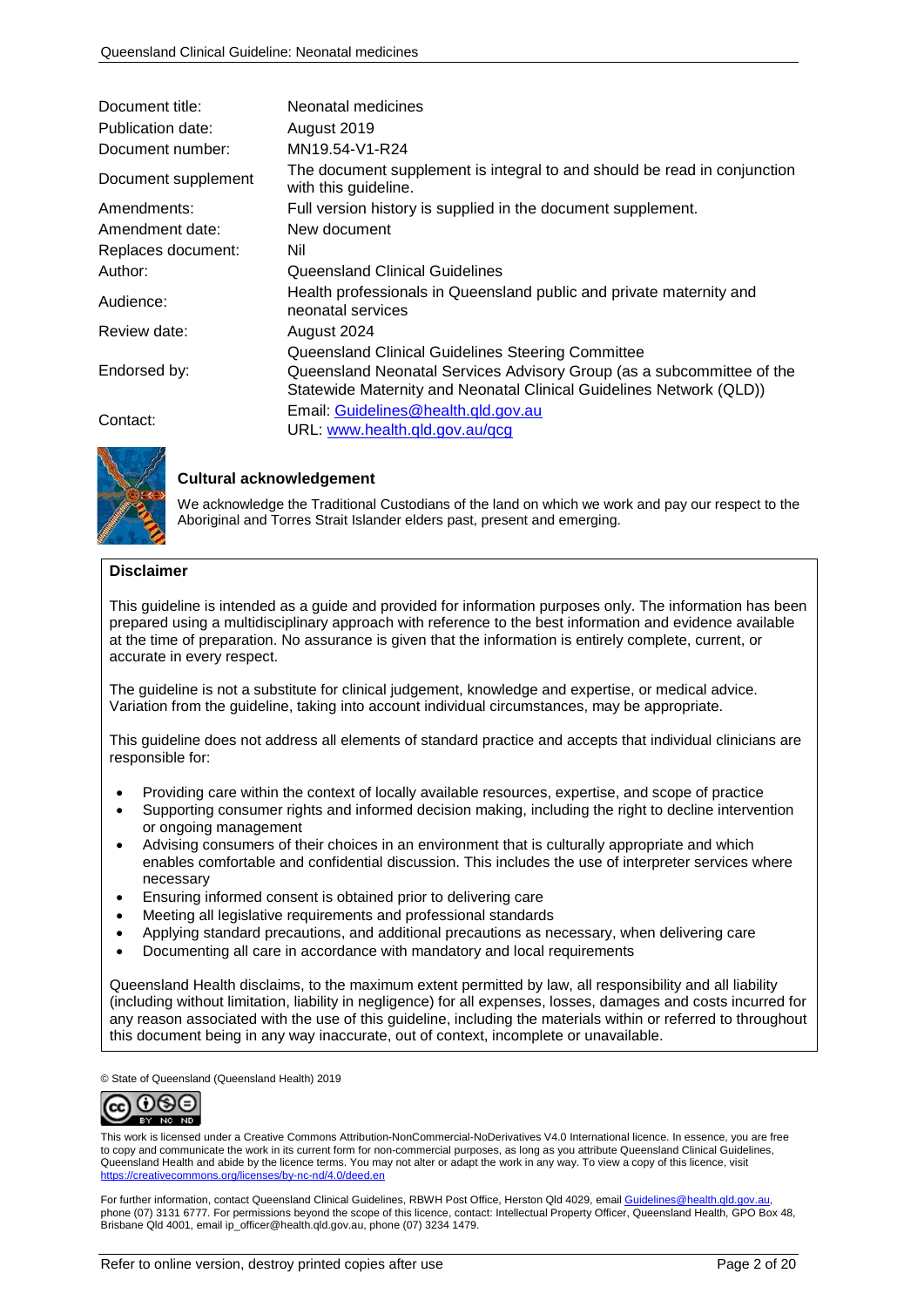#### **Abbreviations**

| IM           | Intramuscular                |
|--------------|------------------------------|
| $\mathsf{N}$ | Intravenous                  |
| <b>NICU</b>  | Neonatal intensive care unit |
| <b>SCN</b>   | Special care nursery         |

### **Definitions**

| <b>Term</b>                 | <b>Definition</b>                                                                                                                                                                                                                                                                                                                                                                                                                                                               |
|-----------------------------|---------------------------------------------------------------------------------------------------------------------------------------------------------------------------------------------------------------------------------------------------------------------------------------------------------------------------------------------------------------------------------------------------------------------------------------------------------------------------------|
| <b>Medication error</b>     | A preventable event that may cause or lead to inappropriate medication use<br>or patient harm while the medication is in the control of the health care<br>professional. <sup>1</sup><br>Error can occur at any stage in the medication-use process such as<br>prescribing, transcribing, dispensing, administering or monitoring of<br>medications. <sup>2</sup>                                                                                                               |
| Off label                   | The use of a medication in a patient group at a dose, frequency or through a<br>specific administration route that is not approved and is considered to be<br>beyond the terms of the product licence. <sup>2</sup>                                                                                                                                                                                                                                                             |
| Unlicensed                  | The prescribing of medications for indications that are not in the approved<br>product information. <sup>2</sup>                                                                                                                                                                                                                                                                                                                                                                |
| Double-check                | A procedure in which two individuals, preferably two registered practitioners,<br>separately check each component of the work process.<br>Example: one person calculating a medication dose for a specific patient and<br>a second individual independently performing the same calculation (not just<br>verifying the calculation) and matching the results. This would involve<br>checking the accuracy of the dose/kg and the weight being used in the<br>calculation. $3$   |
| <b>Near miss</b>            | An error that took place but was captured before reaching the patient.<br>Example, penicillin was ordered for a patient allergic to the drug; however,<br>the pharmacist was alerted to the allergy during computer order entry, the<br>prescriber was called, and the penicillin was not dispensed or administered<br>to the patient. Or the wrong drug was dispensed by pharmacy, and a nurse<br>identified the error before it was administered to the patient. <sup>3</sup> |
| <b>Medication</b><br>device | Equipment such as infusion pumps, implantable pumps, syringes, pen<br>devices that contain medication (e.g., adrenaline, insulin), tubing, patient-<br>controlled analgesia pumps, automated compounding devices, robotics, and<br>other related devices that are used for medication preparation, dispensing,<br>and/or administration. <sup>3</sup>                                                                                                                           |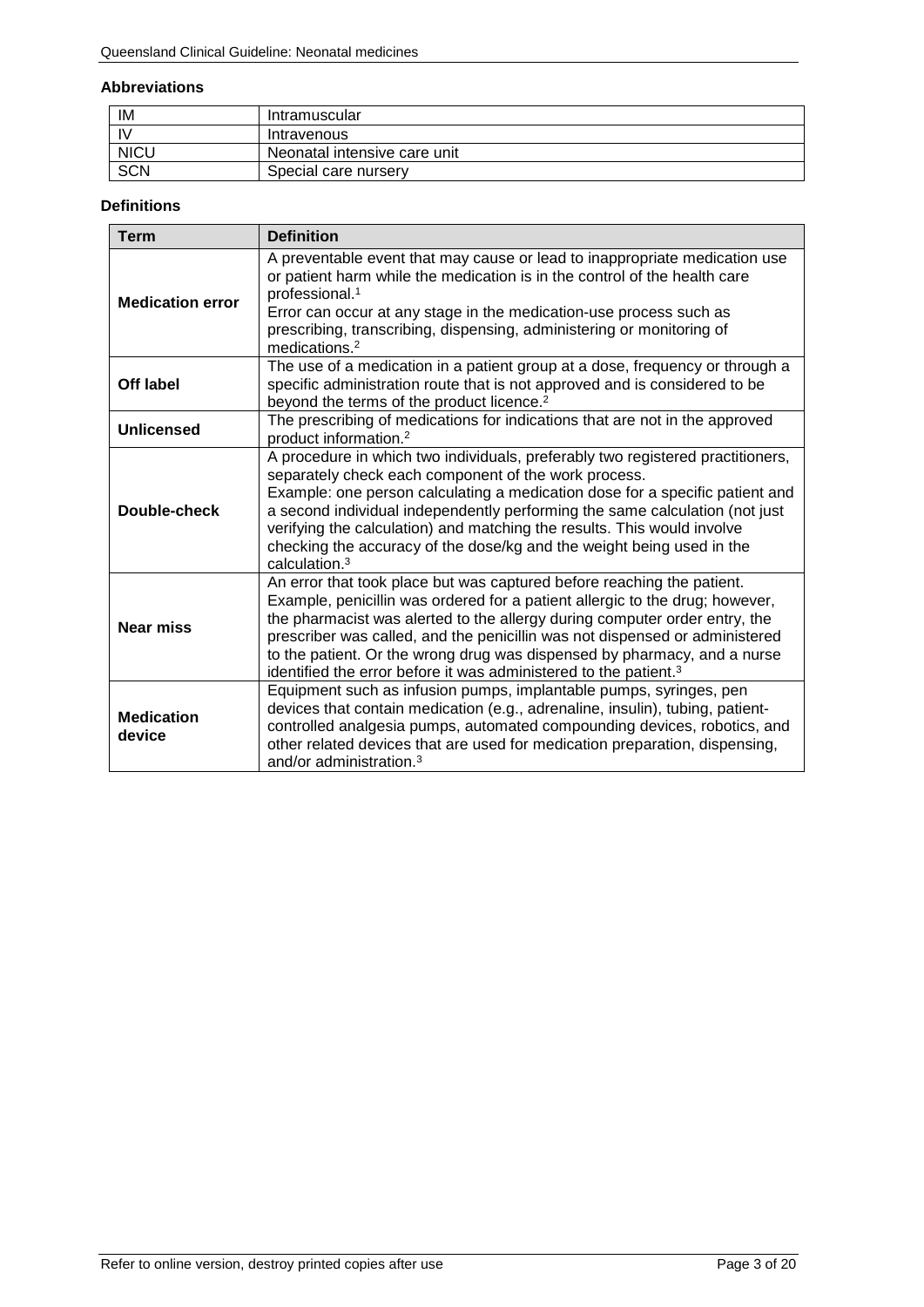### **Table of Contents**

| 1              |  |
|----------------|--|
| 1.1            |  |
| $\overline{2}$ |  |
| 2.1            |  |
| 2.2            |  |
| 3              |  |
| 3.1            |  |
| 3.2            |  |
| 3.3            |  |
| 3.4            |  |
| 3.5            |  |
| 3.6            |  |
| 3.7            |  |
| $\overline{4}$ |  |
| 4.1            |  |
| 4.2            |  |
| 4.2.1          |  |
| 4.3            |  |
| 4.4            |  |
| 4.5            |  |
| 4.5.1          |  |
| 4.5.2          |  |
|                |  |
|                |  |
|                |  |
|                |  |

## **List of Tables**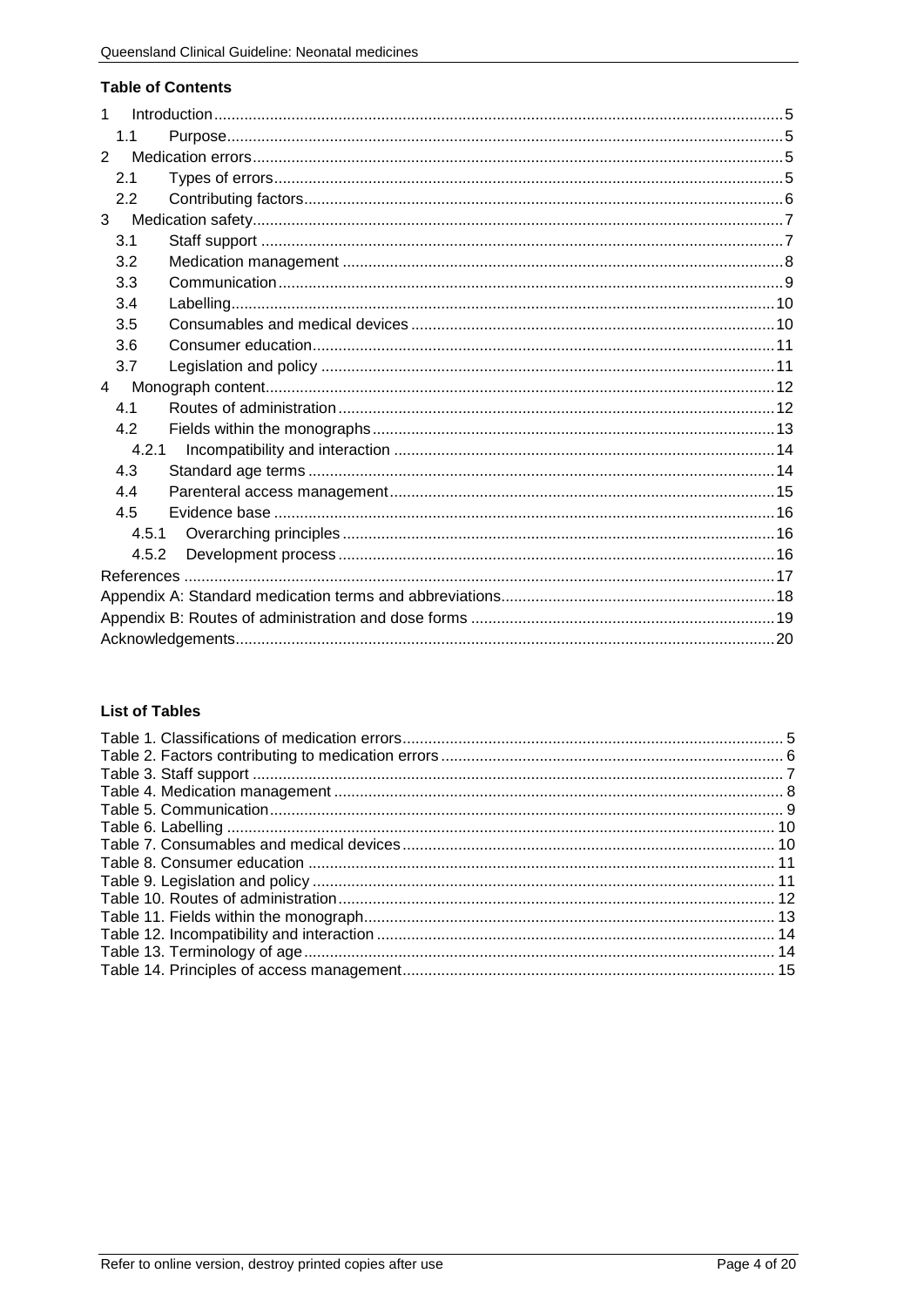# <span id="page-4-0"></span>**1 Introduction**

This clinical guideline has been developed for use by Queensland clinicians who manage (prescribe, transcribe, dispense, administer and monitor) neonatal medicines. It is an adjunct to and is to be read in conjunction with the individual neonatal medicine monograph published by Queensland Clinical Guidelines.

## <span id="page-4-1"></span>**1.1 Purpose**

The goal of developing standard neonatal medicine monographs is to:

- Decrease neonatal medication errors
- Stimulate the development of a statewide collaborative approach to procedures, safeguards and strategies for the management of neonatal medicines

# <span id="page-4-2"></span>**2 Medication errors**

Medication errors are one of the most common and preventable adverse events in healthcare settings. Children and babies are more prone to medication errors and are more vulnerable to harm from the effect of medications errors than adults.4 The risk of a neonate sustaining a medication error is reported to be eight times higher than any other population.<sup>5</sup>

## <span id="page-4-3"></span>**2.1 Types of errors**

Medication errors have been classified in a number of different ways, including by severity, on the basis of their cause or according to their timing in the medication-use process.<sup>5</sup>

| <b>Aspect</b>                                | <b>Consideration</b>                                                                                                                                                                                                                                                                                                                                       |
|----------------------------------------------|------------------------------------------------------------------------------------------------------------------------------------------------------------------------------------------------------------------------------------------------------------------------------------------------------------------------------------------------------------|
| <b>Severity</b>                              | Classified by degree of injury to the patient                                                                                                                                                                                                                                                                                                              |
|                                              | Ranges from no injury to mortality                                                                                                                                                                                                                                                                                                                         |
| <b>Medication</b><br>management <sup>5</sup> | Errors occurring during the phases of the medication management<br>processes of:<br>o Prescribing<br>Transcription<br>Dispensing<br>$\circ$ Administration<br>○ Monitoring                                                                                                                                                                                 |
| Common neonatal<br>errors <sup>5</sup>       | Dose calculation error (most frequent)<br>Incorrect expression of the measurement unit (e.g. milligrams instead of<br>grams)<br>Wrong decimal point placement (e.g. 10-fold higher dose)<br>• Wrong neonatal weight recorded<br>Mistake in administration rate, route or timing<br>Incorrect dilutions<br>Wrong settings on infusion pumps<br>Missed doses |

<span id="page-4-4"></span>Table 1. Classifications of medication errors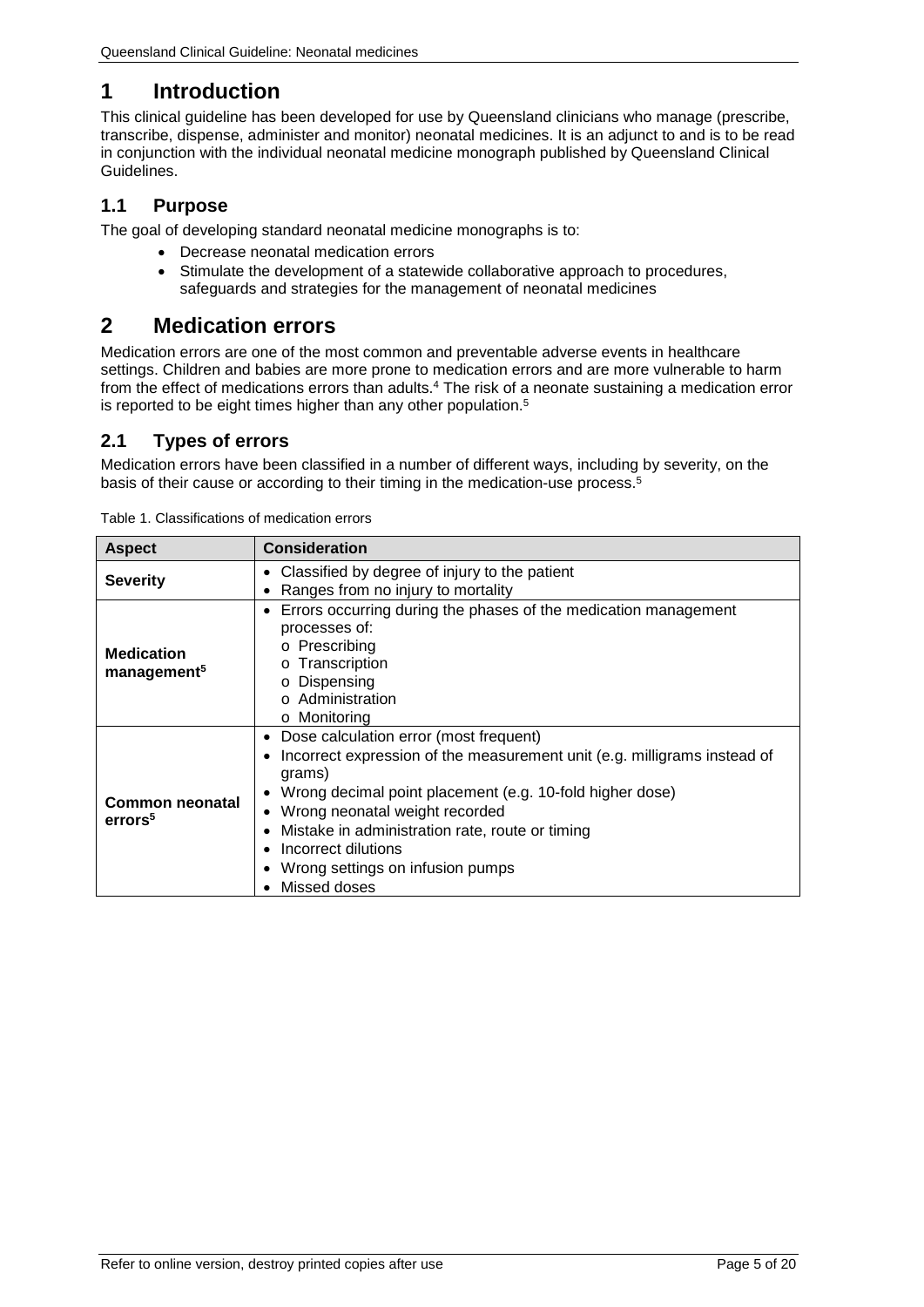# <span id="page-5-0"></span>**2.2 Contributing factors**

Medication error is multi-factorial and often more than one contributing factor is present.

<span id="page-5-1"></span>

| Table 2. Factors contributing to medication errors |  |
|----------------------------------------------------|--|
|----------------------------------------------------|--|

| <b>Aspect</b>                                               | <b>Consideration</b>                                                                                                                                                                                                                                                                                                                                                                                                                                                                      |
|-------------------------------------------------------------|-------------------------------------------------------------------------------------------------------------------------------------------------------------------------------------------------------------------------------------------------------------------------------------------------------------------------------------------------------------------------------------------------------------------------------------------------------------------------------------------|
| <b>Neonatal</b><br>physiology <sup>5</sup>                  | • Effect of a medication error is magnified in neonates due to:<br>o Small size, rapid changes in weight and body surface area<br>o Immature pharmacokinetic processes particularly in the preterm<br>o Liver and kidney immaturity leading to reduced drug metabolism and<br>excretion<br>o Differences in pH and in emptying time of the stomach that may<br>influence absorption<br>o High body water content and low serum protein concentration that may<br>affect drug distribution |
| <b>Neonatal</b><br>population <sup>5</sup>                  | • Potential for drug interactions when medications are administered through<br>a single-lumen<br>• Reported that the number of medications administered in the Neonatal<br>Intensive Care Unit (NICU) is inversely proportional to the gestational age<br>or weight<br>• Longer hospitalisation<br>• Need for accurate and appropriate delivery systems (pumps)                                                                                                                           |
| Lack of neonatal-<br>specific<br>medications <sup>5,6</sup> | • Limited information about pharmacokinetics, dosing, clinical use, efficacy<br>and safety of many medicines<br>• High use of unlicensed or off label medicines<br>• Lack of standard preparations for neonates and the need to prepare and<br>calculate individualised doses<br>o Predisposing to 10 to 100-fold potential overdose<br>• Narrow therapeutic margins                                                                                                                      |
| <b>Neonatal system</b><br>factors <sup>5</sup>              | • Complexity of NICU and Special Care Nursery (SCN) systems and<br>environment related to<br>o Workload<br>o Staffing numbers/skill mix<br>o Inadequate handover communication<br>o Inappropriate use of technology<br>o Poor knowledge of procedures                                                                                                                                                                                                                                     |
| <b>Health care</b><br>provider <sup>5</sup>                 | • Human error can be related to:<br>o Fatigue<br>o Inattention/distraction<br>o Haste<br>o Inexperience<br>o Inadequate training                                                                                                                                                                                                                                                                                                                                                          |
| <b>Neonatal</b><br>identification <sup>5,6</sup>            | • Similar appearance of neonates in the first days of life making them less<br>distinguishable from each other<br>• Multiple births with identical surnames<br>• Inability of the neonate to take part in the identification process<br>• Loss or removal of identification bands that are often difficult to secure<br>due to fragile skin and small wrist/ankle sizes                                                                                                                   |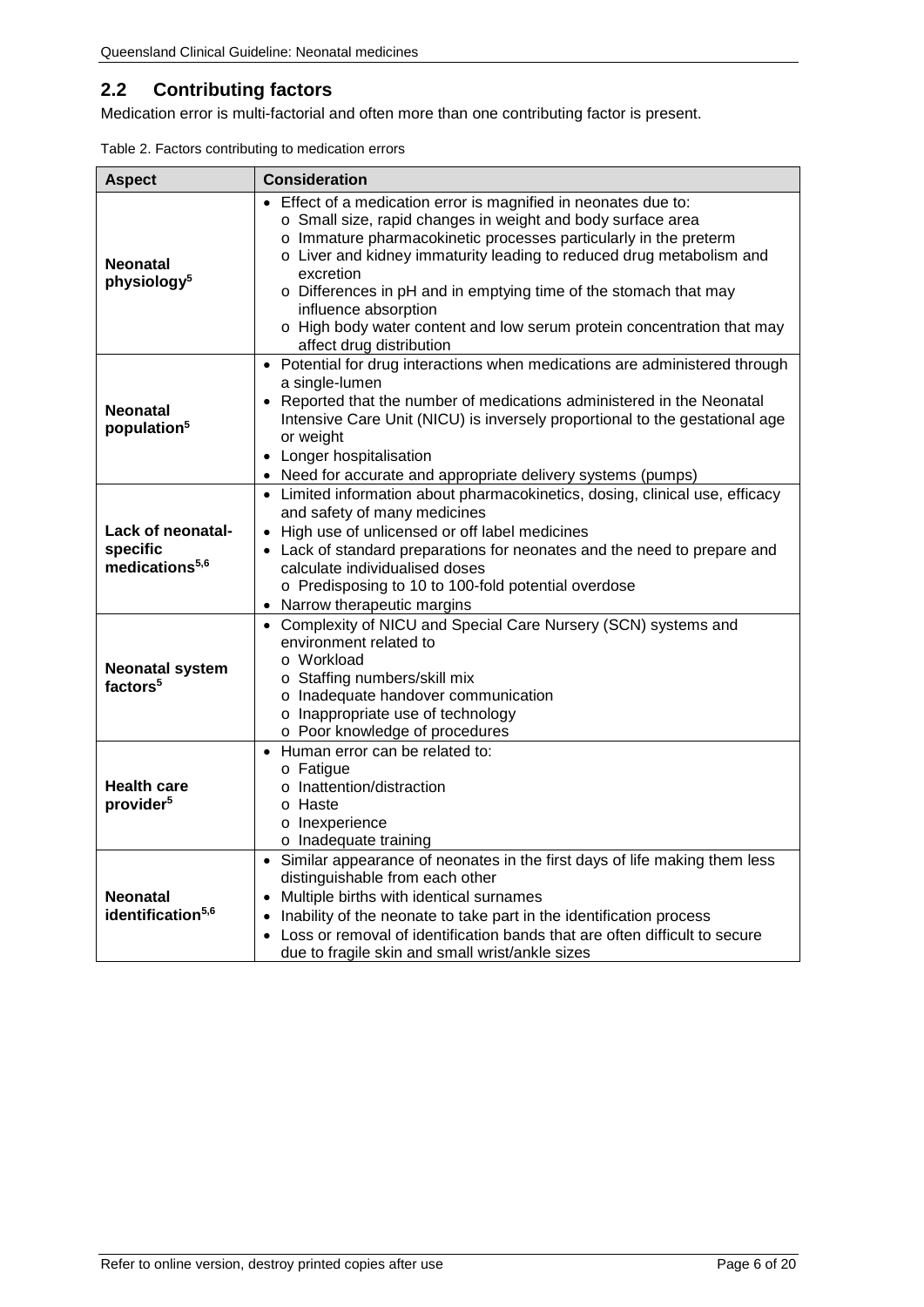# <span id="page-6-0"></span>**3 Medication safety**

There is limited high level evidence comparing the effectiveness of strategies aimed at preventing and/or reducing medication errors in hospital.<sup>2,7,8</sup> Although multiple strategies have been identified no single intervention has been shown to be clearly superior. Therefore, combinations of interventions targeting multiple aspects of the medication management process are most likely required to effect a reduction in medication errors.2

## <span id="page-6-1"></span>**3.1 Staff support**

<span id="page-6-2"></span>Table 3. Staff support

| <b>Aspect</b>                                   | <b>Consideration</b>                                                                                                                                                                                                                                                                                                                                                                                                                                                                                                                                                                                                    |
|-------------------------------------------------|-------------------------------------------------------------------------------------------------------------------------------------------------------------------------------------------------------------------------------------------------------------------------------------------------------------------------------------------------------------------------------------------------------------------------------------------------------------------------------------------------------------------------------------------------------------------------------------------------------------------------|
| Culture of safety <sup>6</sup>                  | Promote patient safety as more important than efficiency and productivity<br>$\bullet$<br>Individually model desirable behaviours to influence commitment to safety<br>Involve all health care providers in risk management strategies that aim to<br>$\bullet$<br>reduce medication errors<br>Support a culture of non-punitive reporting<br>$\bullet$                                                                                                                                                                                                                                                                 |
| <b>Training and</b><br>education <sup>6,8</sup> | Incorporate collaborative training that aims to improve communication<br>$\bullet$<br>competence between healthcare providers<br>Provide training on medication administration and the opportunity to<br>$\bullet$<br>practice mathematical calculations for drug dosage<br>Undertake baseline and annual competency evaluation of knowledge and<br>skills related to medication dosing and safe practices <sup>6</sup><br>Incorporate education with the introduction of new technology <sup>2</sup> (e.g.<br>$\bullet$<br>clinical decision support systems, new pumps and infusion devices,<br>automated dispensing) |
| <b>Clinical</b><br>judgement                    | Use clinical judgement and review all aspects of the monograph before<br>$\bullet$<br>use<br>• Seek advice from relevant clinician/service (e.g. medical specialist, clinical<br>pharmacist, pharmacy department, product information or medicines<br>information service) as required<br>Only administer medications that are within current scope of practice<br>Refer to the disclaimer in this document<br>$\bullet$                                                                                                                                                                                                |
| <b>Clinical</b><br>pharmacist                   | Support the full-time presence of a dedicated clinical pharmacist in a<br>$\bullet$<br><b>NICU</b><br>Support access to clinical pharmacist/pharmacy services in SCN and<br>other maternity and neonatal nursery settings<br>Demonstrated to significantly decrease serious medication errors in<br>intensive care settings <sup>5-7</sup>                                                                                                                                                                                                                                                                              |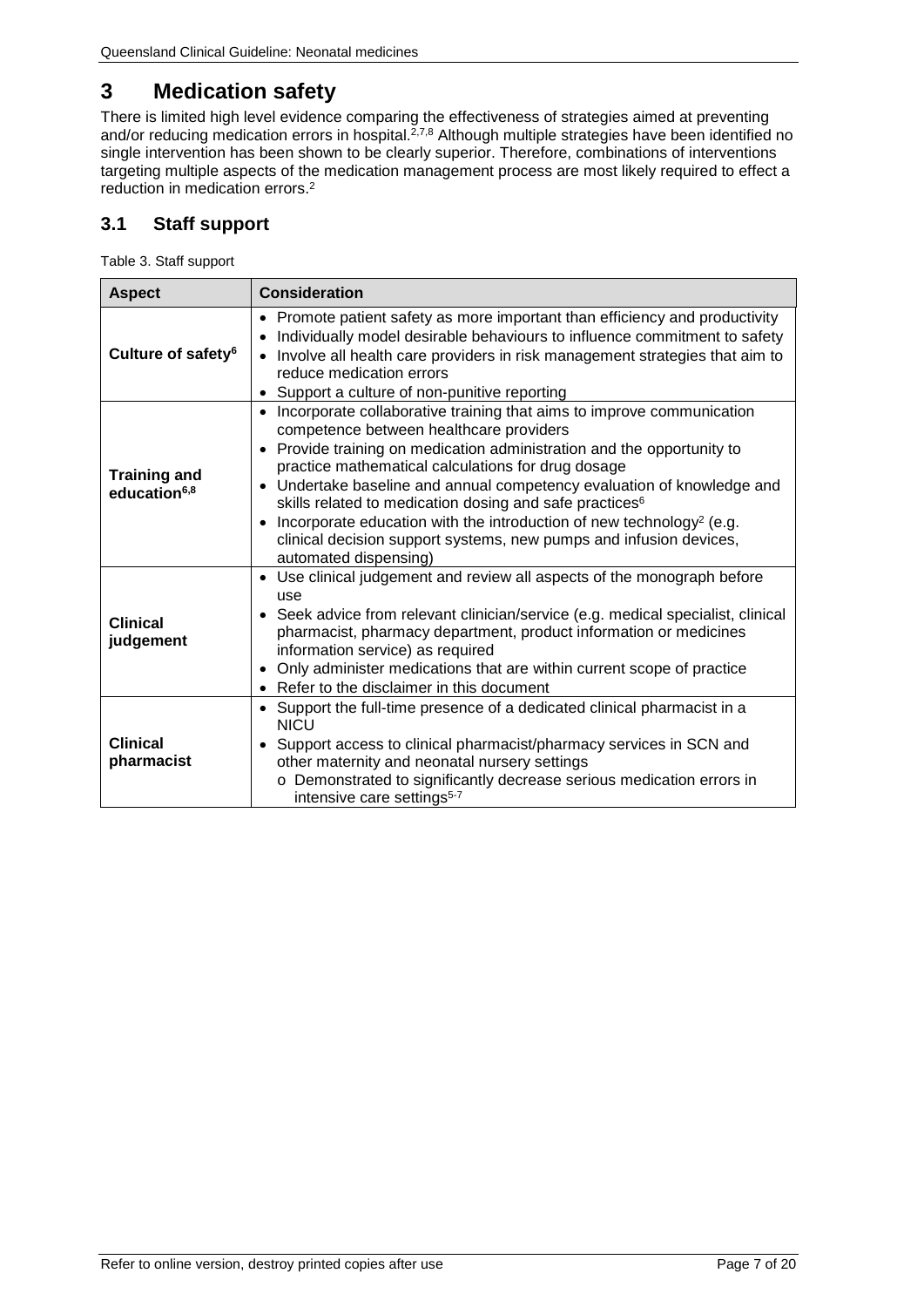## <span id="page-7-0"></span>**3.2 Medication management**

Adhere to Standard 4 (Medication Safety) of the National Quality and Safety Standards<sup>9</sup>

<span id="page-7-1"></span>

| Table 4. Medication management |
|--------------------------------|
|--------------------------------|

| <b>Aspect</b>                                 | <b>Consideration</b>                                                                                                                                                                                                                                                                                                                                                                                                                                                                                                                                                                                                                                                                                                                                                                                         |
|-----------------------------------------------|--------------------------------------------------------------------------------------------------------------------------------------------------------------------------------------------------------------------------------------------------------------------------------------------------------------------------------------------------------------------------------------------------------------------------------------------------------------------------------------------------------------------------------------------------------------------------------------------------------------------------------------------------------------------------------------------------------------------------------------------------------------------------------------------------------------|
| 6 rights of<br>medication safety              | Practice the rights of medication safety <sup>10</sup> to minimise errors<br>$\circ$ Right patient<br>Right drug-check expiry date<br>Right time-check frequency<br>O<br>o Right dose-double check all calculations and units<br>Right route-only use common abbreviations<br>o Right to refuse-involve parents                                                                                                                                                                                                                                                                                                                                                                                                                                                                                              |
| <b>Prescribing</b><br>principles <sup>4</sup> | Include the following on the prescription/medication chart:<br>$\bullet$<br>○ Gestation at birth<br>o Date of birth<br>o Current body weight<br>$\circ$ Basis for the dose calculation<br>Prescribe practical doses for easy measurement and administration<br>٠<br>Prescribe dose in units of mass (e.g. 150 mg per dose) where appropriate<br>٠<br>Follow general principle of drug prescribing<br>$\bullet$<br>o Name of medicine (generic), route, dose, frequency, duration<br>Use standard prescribing intervals and terminology<br>$\bullet$<br>o Refer to Appendix A: Standard medication terms and abbreviations<br>o Refer to Appendix B: Routes of administration and dose forms<br>Limit verbal (face to face and telephone orders) to medical emergency<br>$\bullet$<br>situations <sup>6</sup> |
| Standardisation <sup>6</sup>                  | When possible, establish one standard neonatal drug concentration for<br>$\bullet$<br>each injectable and oral medication used<br>o Reduces risk of medication errors when transferring between one<br>facility and another<br>o Can stimulate demand for manufactures to offer commercially prepared<br>standard solutions                                                                                                                                                                                                                                                                                                                                                                                                                                                                                  |
| Storage of<br>medicines                       | Store medicines as per specific requirements for each medication as<br>$\bullet$<br>noted in the relevant neonatal medicine monograph                                                                                                                                                                                                                                                                                                                                                                                                                                                                                                                                                                                                                                                                        |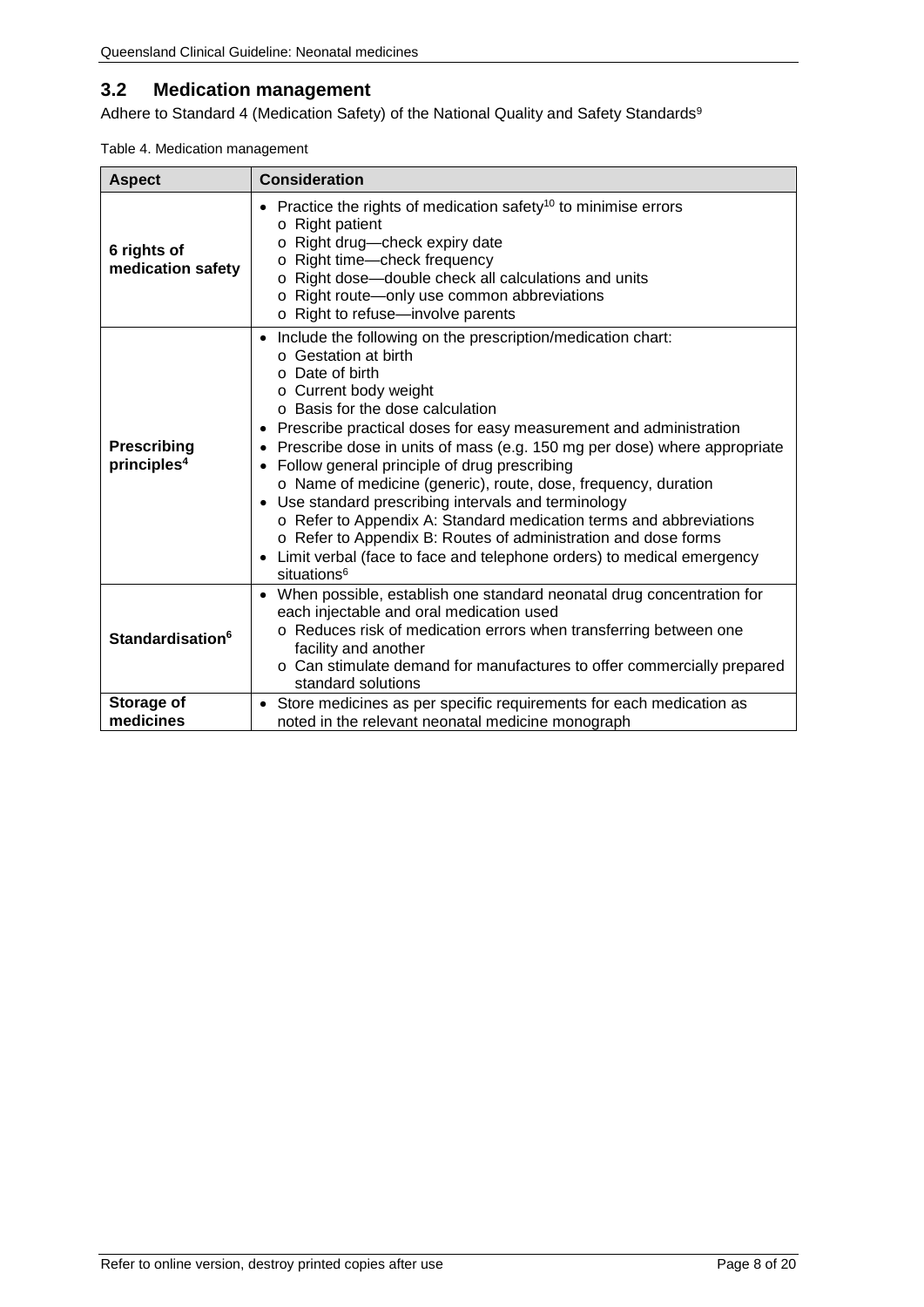# <span id="page-8-0"></span>**3.3 Communication**

#### <span id="page-8-1"></span>Table 5. Communication

 $\mathbf{r}$ 

| <b>Aspect</b>                                | <b>Consideration</b>                                                                                                                                                                                                                                                                                                                                                                                                                                                                                                                                                                                                                                                                                                                                                                                                                                                                                                                                                                                                                                                                                                                                    |
|----------------------------------------------|---------------------------------------------------------------------------------------------------------------------------------------------------------------------------------------------------------------------------------------------------------------------------------------------------------------------------------------------------------------------------------------------------------------------------------------------------------------------------------------------------------------------------------------------------------------------------------------------------------------------------------------------------------------------------------------------------------------------------------------------------------------------------------------------------------------------------------------------------------------------------------------------------------------------------------------------------------------------------------------------------------------------------------------------------------------------------------------------------------------------------------------------------------|
| <b>Documentation</b>                         | <b>Medication chart</b><br>o Use the National Inpatient Medication Chart (age appropriate) to enable<br>the safe and accurate communication of the prescription for dispensing<br>and administration <sup>11</sup><br>o Complete all sections required<br>At discharge document in the health record:<br>$\bullet$<br>o Name of drug<br>o Indication for use<br>o Route of administration<br>o Instructions how to administer<br>o Steps to follow if adverse drug reaction or accidental overdose is<br>suspected                                                                                                                                                                                                                                                                                                                                                                                                                                                                                                                                                                                                                                      |
| <b>Standard</b><br>terminology <sup>12</sup> | • Use only approved terminology, abbreviations and symbols in all medicine<br>communication<br>• Use generic medicine names (active ingredient or approved name)<br>o Do not use brand names<br>• Write chemical names in full (e.g. write potassium chloride not KCI)<br>Use 24-hour time for time of day administration (e.g. 1800 not 6 pm)<br>$\bullet$<br>Avoid fractions<br>• Use words to express numbers of 1,000 or more (e.g. one thousand not<br>1,000<br>• Use words or Hindu-Arabic numbers (e.g. one, two, three or 1, 2, 3) not<br>Roman numerals (e.g. I, II, III)<br>Use metric units not imperial or other measurements (e.g. teaspoon)<br>$\bullet$<br>Use leading zeros for a dose less than one (e.g. 0.1 mg not .1 mg)<br>$\bullet$<br>• Do not use trailing zeros, (e.g. 1 mg not 1.0 mg)<br>• Do not follow abbreviations such as mg or mL with a decimal point or full<br>stop (e.g. mg not mg.)<br>• Refer to Appendix A: Standard medication terms and abbreviations                                                                                                                                                         |
| <b>Double</b><br>checking <sup>13</sup>      | • Has been advocated as an important strategy to prevent medication<br>errors<br>• Limited evidence about the effectiveness of the procedure due to the<br>variability in definitions and inconsistencies in application<br>• When performed independently by two people and carried out selectively<br>(in high risk patient populations, situations and with high alert<br>medications) has been shown to reduce medication errors<br>Include in local medicine administration protocols, the requirement to"<br>o Double check patient identification<br>Route of administration<br>$\Omega$<br>Time to be administered<br>O<br>Medicine calculations<br>$\Omega$<br>o Duration of administration<br>o Double signing of medication charts<br>o Observe the administration of the medication<br>• Possible approaches to double checking include:<br>o Independent: Nurse 1 and 2 calculate the drug separately<br>o Watching: Nurse 2 watches Nurse 1 do the calculation<br>○ Do and show: Nurse 1 shows Nurse 2 the calculation and Nurse 2<br>checks that it is correct<br>o Together: Nurse 1 and 2 perform the calculation and confirm verbally |
| <b>Event reporting</b>                       | Adhere to local protocols for adverse event reporting<br>$\bullet$<br>Regularly review the types or medication errors to identify weaknesses in<br>$\bullet$<br>the system and patterns of errors                                                                                                                                                                                                                                                                                                                                                                                                                                                                                                                                                                                                                                                                                                                                                                                                                                                                                                                                                       |
| <b>Printed copies of</b><br>monographs       | Destroy printed Queensland Clinical Guideline neonatal medicine<br>$\bullet$<br>monographs immediately after use<br>o The most current and therefore the only correct version of each<br>monograph is maintained on the Queensland Clinical Guidelines<br>website                                                                                                                                                                                                                                                                                                                                                                                                                                                                                                                                                                                                                                                                                                                                                                                                                                                                                       |

 $\overline{\phantom{a}}$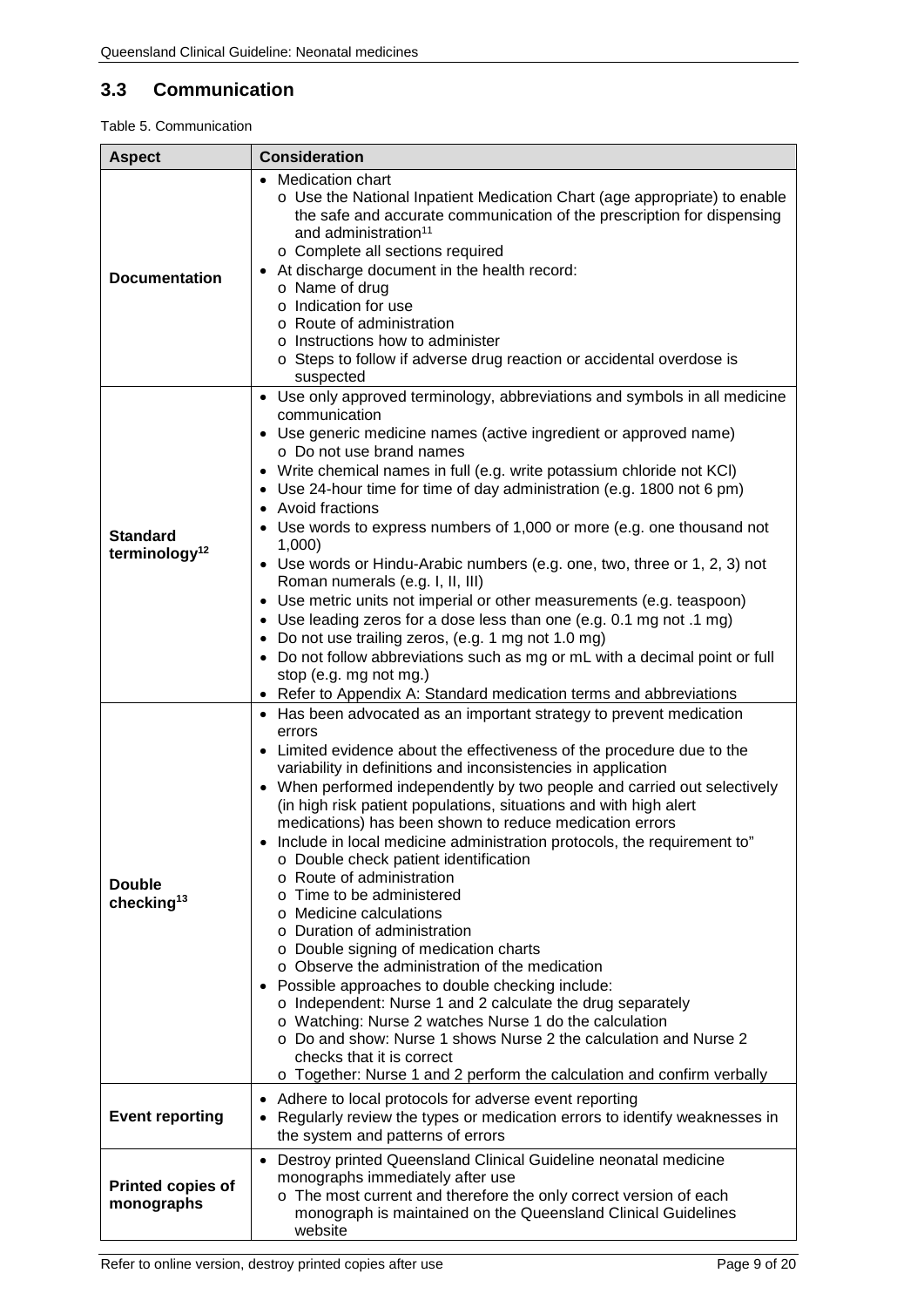# <span id="page-9-0"></span>**3.4 Labelling**

#### <span id="page-9-2"></span>Table 6. Labelling

| <b>Aspect</b>                                | <b>Consideration</b>                                                                                                                                                                                                                                                                                                                                                                                                                                                                                                                                                                              |  |
|----------------------------------------------|---------------------------------------------------------------------------------------------------------------------------------------------------------------------------------------------------------------------------------------------------------------------------------------------------------------------------------------------------------------------------------------------------------------------------------------------------------------------------------------------------------------------------------------------------------------------------------------------------|--|
| <b>Principles<sup>6</sup></b>                | Medicine products that have similar or confusing manufacturer labelling or<br>$\bullet$<br>packaging have the potential to cause error<br>o Establish a list of look and/or sound alike products<br>o Physically segregate in all storage areas products with look-alike<br>names and packaging<br>o Use tall man lettering, mixed case lettering to draw attention to<br>similarities in words (e.g. fentaNYL versus SUFentanil) <sup>14</sup><br>• Label all containers (e.g. bags or syringes) containing medicines that<br>leave the hands of the person preparing the medicine <sup>15</sup> |  |
| Injectables <sup>15</sup>                    | Prepare and label each injectable medicine drawn up, as a single<br>$\bullet$<br>operation by the same person<br>Include on the label<br>$\bullet$<br>o Patient name, unique record number/identifier, date of birth<br>o Total amount of active ingredient (medicine name) including units (e.g.<br>mg, microgram)<br>$\circ$ Total volume of fluid in the container<br>o Concentration (units/mL)<br>o Diluent (if used)<br>o Date and time prepared<br>o Date and time of expiry<br>o Signatures of both persons responsible for medicine preparation<br>$\circ$ Route of administration       |  |
| <b>Administration</b><br>lines <sup>16</sup> | • Label the distal end of lines and catheters (including extension lines and<br>giving sets used to deliver fluids and or medications)<br>Use pre-printed medicines line labels for commonly used medications<br>٠<br>Use generic medicine label when a pre-printed label is unavailable<br>$\bullet$<br>Include the route, date and time the line was commenced on the label                                                                                                                                                                                                                     |  |

### <span id="page-9-1"></span>**3.5 Consumables and medical devices**

<span id="page-9-3"></span>Table 7. Consumables and medical devices

| <b>Aspect</b>                 | <b>Consideration</b>                                                                                                                                                                                                                                                                                                                                                                                                                                                            |  |
|-------------------------------|---------------------------------------------------------------------------------------------------------------------------------------------------------------------------------------------------------------------------------------------------------------------------------------------------------------------------------------------------------------------------------------------------------------------------------------------------------------------------------|--|
| Infusion devices              | • Administer all intravenous infusions (medicines and fluids) via an<br>appropriate neonatal infusion device<br>Calibrate and maintain equipment used in the administration of neonatal<br>$\bullet$<br>medicines according to manufacturer's instructions and local protocols<br>(including electrical safety checks)<br>Use a standard neonatal drug library (where available)                                                                                                |  |
| Oral syringes <sup>6,15</sup> | Use specially designed oral syringes (enteral syringes) that cannot<br>$\bullet$<br>connect to parenteral tubing for the administration of oral fluids and<br>enteral nutrition                                                                                                                                                                                                                                                                                                 |  |
| <b>Infection control</b>      | • Follow standard infection control procedures for administration of<br>medications, including:<br>o Hand hygiene<br>o Cleaning areas used in medicine preparation<br>o Sterile techniques for administration of medicines via central lines<br>and/or with total parenteral nutrition (TPN)<br>o Single vial access or single patient access following local procedures<br>and individual product recommendation<br>o Single use consumables<br>o Cleaning of infusion devices |  |
| Other<br>technologies         | May have potential to reduce medication errors:<br>$\bullet$<br>o Barcode medication administration systems <sup>17</sup><br>Electronic medication management systems reported to support the<br>$\circ$<br>national strategy for Quality Use of Medicines <sup>18</sup><br>Follow local protocols for use                                                                                                                                                                      |  |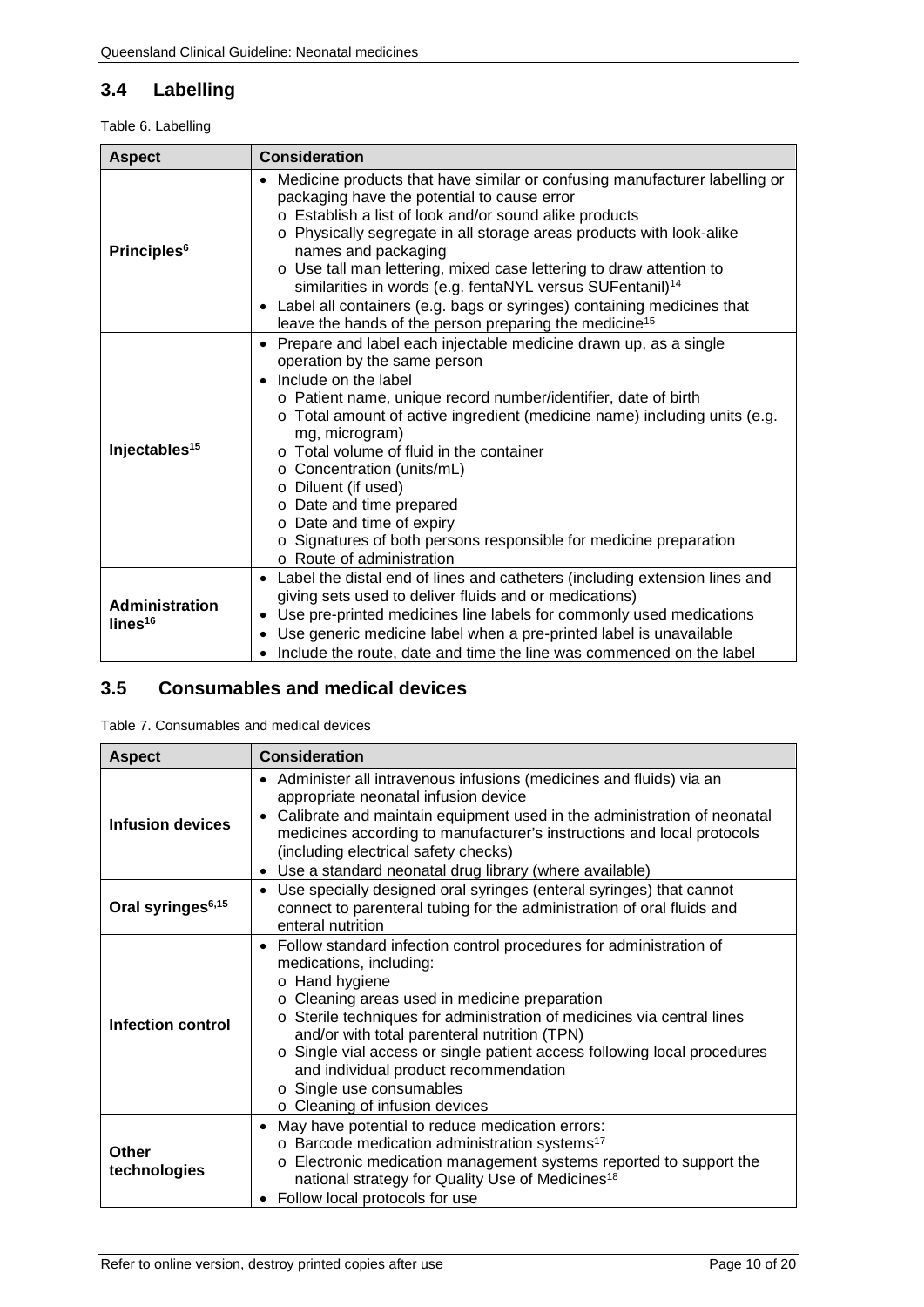### <span id="page-10-0"></span>**3.6 Consumer education**

<span id="page-10-2"></span>Table 8. Consumer education

| <b>Aspect</b>                             | <b>Consideration</b>                                                                                                                                                                                                                                                                                                                                                                                                                                                                                                                                                                                                                          |  |
|-------------------------------------------|-----------------------------------------------------------------------------------------------------------------------------------------------------------------------------------------------------------------------------------------------------------------------------------------------------------------------------------------------------------------------------------------------------------------------------------------------------------------------------------------------------------------------------------------------------------------------------------------------------------------------------------------------|--|
| <b>Consumer</b><br>information            | • Provide parents with consumer information about the medicines<br>prescribed for their baby <sup>9</sup>                                                                                                                                                                                                                                                                                                                                                                                                                                                                                                                                     |  |
| <b>Discharge</b><br>planning <sup>6</sup> | Commence discharge education about medications prior to the day of<br>$\bullet$<br>discharge<br>• Provide information verbally and in written form<br>• Ascertain understanding with return demonstrations of medication<br>preparation and administration<br>Use language designed for grade six to eight reading level<br>$\bullet$<br>Use an interpreter as required<br>$\bullet$<br>For each medication include:<br>$\bullet$<br>$\circ$ Name of drug<br>o Indication for use<br>○ Route of administration<br>$\circ$ Instructions how to administer<br>o Steps to follow if adverse drug reaction or accidental overdose is<br>suspected |  |

# <span id="page-10-1"></span>**3.7 Legislation and policy**

<span id="page-10-3"></span>Table 9. Legislation and policy

| <b>Aspect</b>                      | <b>Consideration</b>                                                                                                                                                                                                                                             |
|------------------------------------|------------------------------------------------------------------------------------------------------------------------------------------------------------------------------------------------------------------------------------------------------------------|
| Legislation                        | • Follow state and federal legislative requirements related to medication<br>management including (but not limited to):<br>o Health (Drugs and Poisons) Regulation 1996 <sup>19</sup><br>o Therapeutic Goods Act 198920<br>$\circ$ Health Act 1937 <sup>21</sup> |
| Queensland<br><b>Health policy</b> | • Follow Queensland Health medication management policy including (but<br>not limited to):<br>o List of Approved Medicines (LAM) <sup>22</sup>                                                                                                                   |
| Local protocols                    | • Follow local policy/procedure for medication administration for:<br>○ Standing orders<br>o Accepted variations from the monographs<br>o According to scope of practice requirements                                                                            |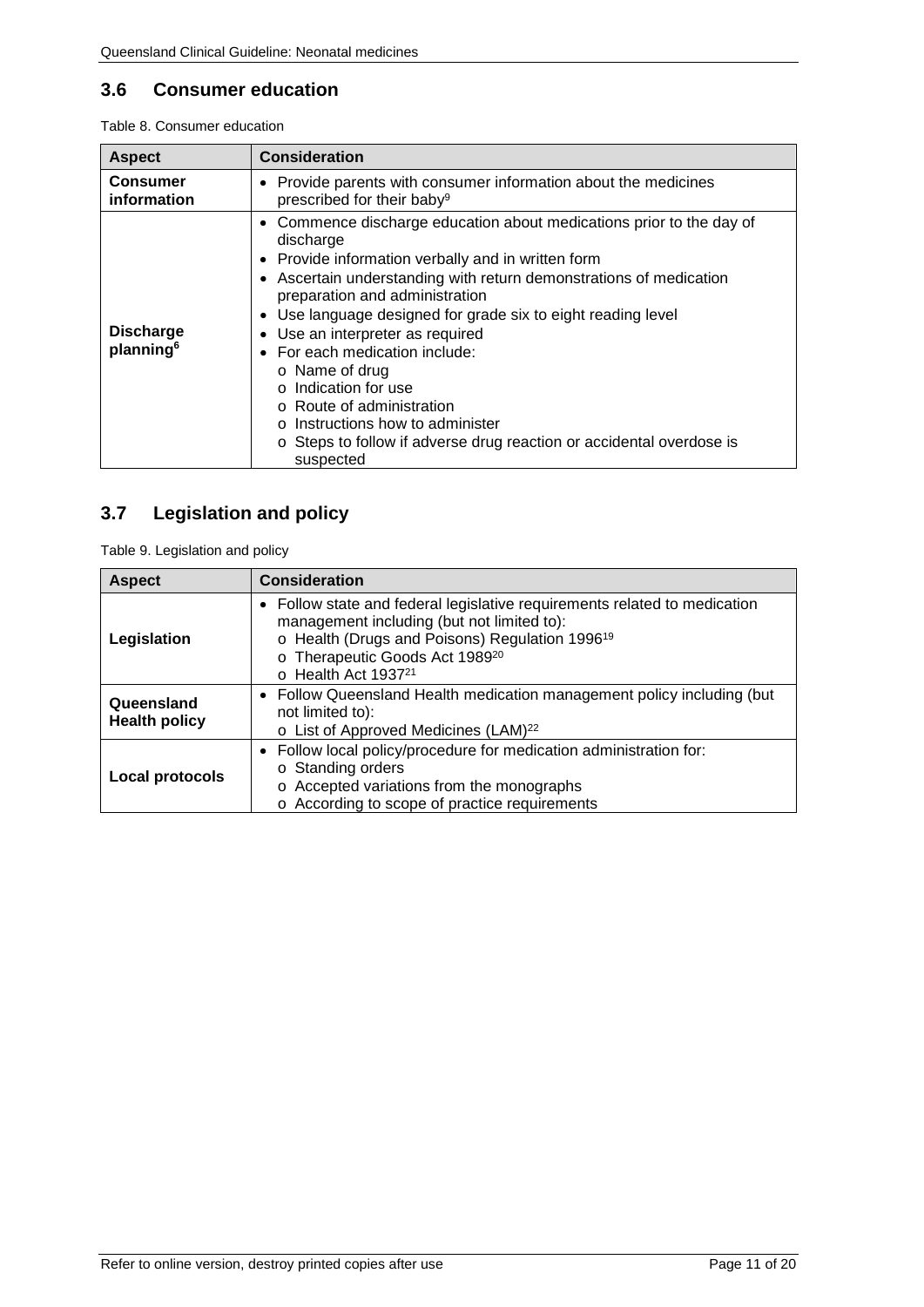# <span id="page-11-0"></span>**4 Monograph content**

The content has been extensively reviewed by clinicians. This does not replace the need for clinical judgement and scrutiny of each individual medication administration event.

# <span id="page-11-1"></span>**4.1 Routes of administration**

Routes of administration are colour coded and icons are used to help differentiate dosing and preparation requirements, and clearly indicate the route of administration. The colours of each route align with the National Standards for colour coding. 15

<span id="page-11-2"></span>

|  | Table 10. Routes of administration |
|--|------------------------------------|
|--|------------------------------------|

| Route                                               | Icon       | <b>Comments</b>                                                                                                                                                                                          |
|-----------------------------------------------------|------------|----------------------------------------------------------------------------------------------------------------------------------------------------------------------------------------------------------|
| Oral                                                |            | • Unless otherwise specified, feeds and medications may be<br>administered orally or via a nasogastric or orogastric tube<br>in accordance with local protocols                                          |
| <b>Intravenous</b><br>(IV)                          |            | • Unless otherwise specified, medications may be<br>administered IV via a peripheral venous line (PVL), central<br>venous line (CVL) or umbilical venous line (UVL)                                      |
| <b>IV or umbilical</b><br>artery catheter<br>(UAC)  | <b>UAC</b> | • Indicates an IV medicine that may also be administered via<br>a UAC if necessary (e.g. due to limited IV access)<br>• Refer to Table 14. Principles of access management                               |
| <b>Peripheral</b><br>intra-arterial<br>line (P-IAL) |            | • Only heparinised saline may be administered via a<br>peripheral intra-arterial line<br>NEVER inject other medications via a peripheral intra-<br>arterial line                                         |
| <b>Intramuscular</b><br>(IM)                        |            | • Follow local protocols for IM administration<br>Inject into thickest part of the vastus lateralis in the<br>anterolateral thigh (maximum 0.5 mL per site) <sup>23</sup><br>Rotate administration sites |
| <b>Subcutaneous</b><br>(subcut)                     |            | • Follow local protocols for subcutaneous administration<br>Use a 25G subcutaneous needle unless otherwise<br>specified or indicated by clinical circumstances                                           |
| <b>Inhalation</b>                                   |            | Includes medicines administered via nebuliser or other<br>respiratory delivery mechanism (e.g. surfactant)                                                                                               |
| <b>Ophthalmic</b>                                   |            | • Follow local protocols and standard infection control<br>measures during the administration of ophthalmic<br>medications                                                                               |
| <b>Topical</b>                                      |            | Unless otherwise specified, use minimum amount required<br>to achieve coverage                                                                                                                           |
| <b>Nasal</b>                                        |            | • Follow local protocols for administration via the nasal route<br>After administration inside the nostril, press sides of nostrils<br>together to spread ointment                                       |
| <b>Otic</b>                                         |            | • Follow local protocols for administration into the ear                                                                                                                                                 |
| <b>Rectal</b>                                       |            | Follow local protocols for administration via the rectal route<br>$\bullet$                                                                                                                              |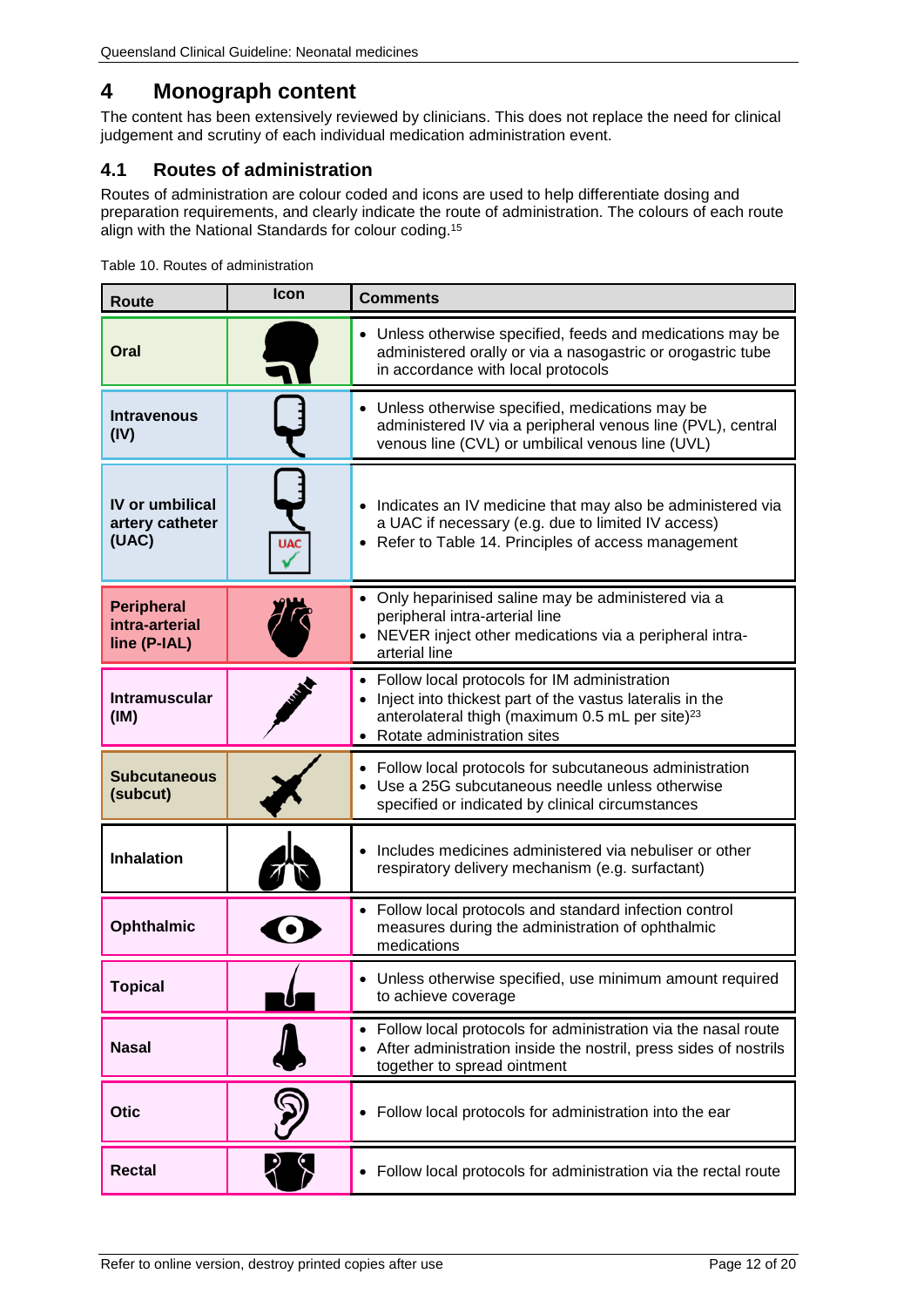| <b>Stoma</b>  | • Seek expert guidance before administration of medicines<br>via a stoma                                                                                                                                             |
|---------------|----------------------------------------------------------------------------------------------------------------------------------------------------------------------------------------------------------------------|
| <b>Buccal</b> | • Indicates medications that are to be absorbed through the<br>mucus membranes of the mouth (not via<br>orogastric/nasogastric or suck feed)<br>• Follow local procedures for administration via the buccal<br>route |
| Intraosseous  | • Indicates medications that are to be administered<br>intraosseous via intraosseous needle or device<br>• Follow local procedures for administration via the<br>intraosseous route                                  |

# <span id="page-12-0"></span>**4.2 Fields within the monographs**

<span id="page-12-1"></span>Table 11. Fields within the monograph

| <b>Term</b>                     | Defined (for neonatal monographs)                                                                                                                                                                                                                                                                                                                                                                                                                                   |  |
|---------------------------------|---------------------------------------------------------------------------------------------------------------------------------------------------------------------------------------------------------------------------------------------------------------------------------------------------------------------------------------------------------------------------------------------------------------------------------------------------------------------|--|
| Title                           | Generic medicine name<br>o Brand names are not used<br>Nomenclature as per Australian Medicines Handbook<br>$\bullet$                                                                                                                                                                                                                                                                                                                                               |  |
| <b>Presentation</b>             | • Describes the standard form in which the medication is available for use<br>(e.g. ampoule, vial, tablet)<br>• Oral solution<br>o Term used to include elixir, suspension or other liquid medicine<br>preparation intended for administration via the oral route<br>A compounded preparation from Queensland Health central pharmacy or<br>Mater Brisbane Pharmacy is indicated if it is available<br>Refer to Appendix B: Routes of administration and dose forms |  |
| <b>Indication</b>               | The clinical indication(s) for use                                                                                                                                                                                                                                                                                                                                                                                                                                  |  |
| <b>Dosage</b>                   | Where required, dosages are specified by gestational age, days of age,<br>weight (kg) or other criteria as appropriate                                                                                                                                                                                                                                                                                                                                              |  |
| Preparation                     | • Includes example instructions for reconstitution, dilution or preparation of<br>the medicine<br>Formulated to accommodate a range of factors including, solution and<br>drug pH, simplified calculation, safe, clear and consistent language<br>Other preparation may be appropriate in individual circumstances<br>$\bullet$                                                                                                                                     |  |
| <b>Administration</b>           | Specific instruction for administration (e.g. duration of administration,<br>$\bullet$<br>relationship of administration to feed or procedure, use of delivery device)                                                                                                                                                                                                                                                                                              |  |
| <b>Special</b><br>consideration | Information not presented elsewhere in the monograph. May include (but<br>$\bullet$<br>not limited to):<br>o Contraindications/cautions<br>o Duration of therapy<br>o Properties of the medicine<br>o Additional dosage or administration considerations                                                                                                                                                                                                            |  |
| <b>Monitoring</b>               | Includes aspects of clinical monitoring relevant to the medication only<br>Does not replace usual or routine neonatal clinical surveillance or clinical<br>judgement in individual circumstances                                                                                                                                                                                                                                                                    |  |
| <b>Compatibility</b>            | • Medicines for which there are no known interactions, and which may be<br>administered together                                                                                                                                                                                                                                                                                                                                                                    |  |
| <b>Stability</b>                | Includes storage and disposal of medicine before and after opening or<br>$\bullet$<br>reconstitution or preparation<br>Unless otherwise specified in the monograph, change infusion lines at a<br>frequency specified in local protocols                                                                                                                                                                                                                            |  |
| <b>Side effects</b>             | Includes those relevant or assessable in the neonate<br>Where feasible, grouped according to body system and blood pathology<br>$\bullet$<br>Hypersensitivity reactions are rare in neonates<br>$\bullet$                                                                                                                                                                                                                                                           |  |
| <b>Actions</b>                  | Defines the basic mechanism of action of the medicine in the body<br>$\bullet$<br>• Refer to a product information for detailed information                                                                                                                                                                                                                                                                                                                         |  |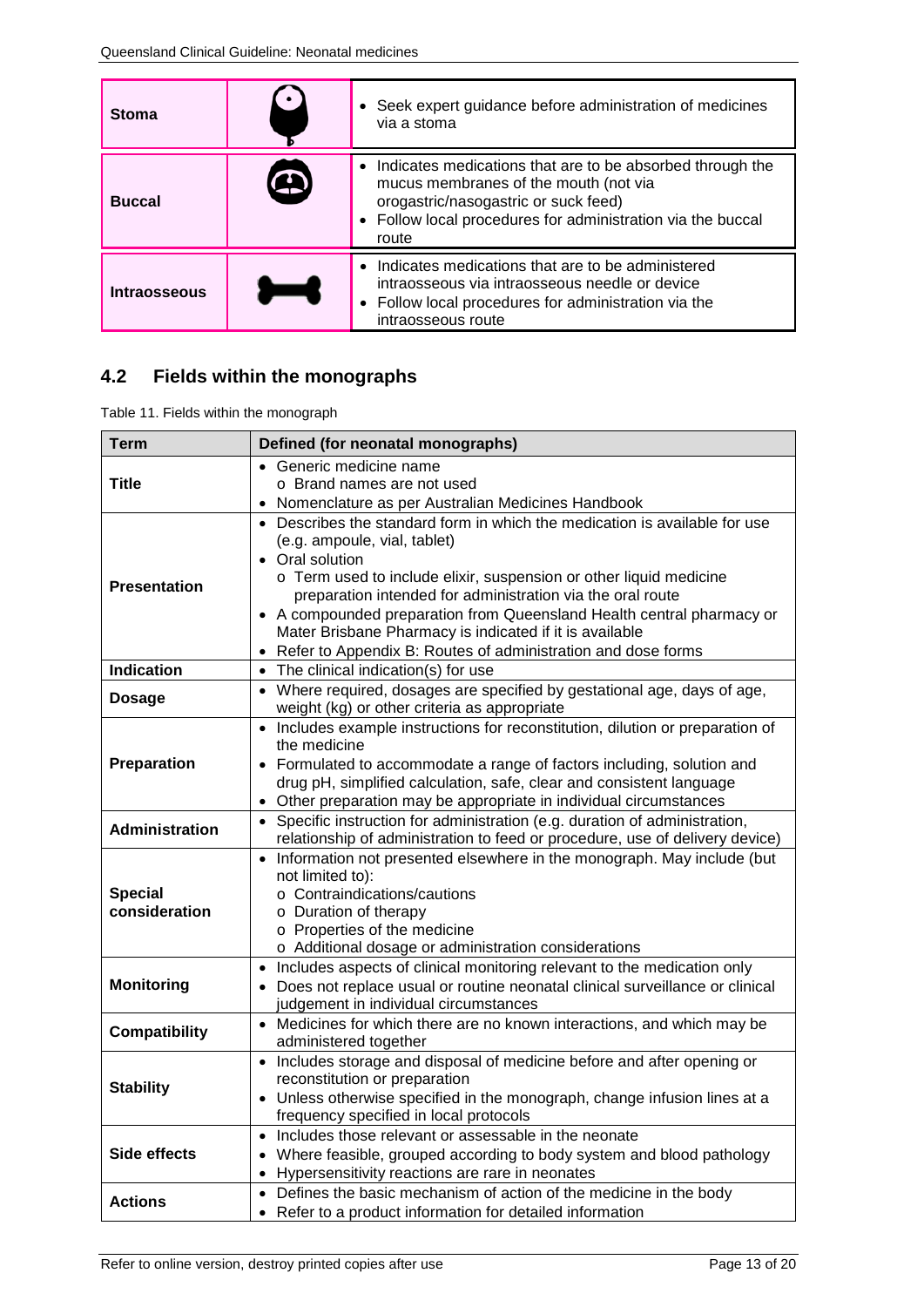### <span id="page-13-0"></span>**4.2.1 Incompatibility and interaction**

<span id="page-13-2"></span>

|  |  | Table 12. Incompatibility and interaction |
|--|--|-------------------------------------------|
|--|--|-------------------------------------------|

| <b>Aspect</b>                   | <b>Consideration</b>                                                                                                                                                                                                                                                                                                                                                                                                                    |  |
|---------------------------------|-----------------------------------------------------------------------------------------------------------------------------------------------------------------------------------------------------------------------------------------------------------------------------------------------------------------------------------------------------------------------------------------------------------------------------------------|--|
| <b>Definitions</b>              | • Incompatibility:<br>o An undesirable reaction that occurs between the drug and solution,<br>container or another drug<br>• Drug interaction:<br>o Describes the alteration of a drug effect due to the influence of another<br>substance (i.e. drug, chemical substance, nutrition) resulting in a<br>solution that is no longer optimal for the patient after the substances are<br>mixed                                            |  |
| Causes                          | • Can occur between:<br>o Drugs and inappropriate IV solutions as diluent<br>o Two drugs (drug-drug incompatibility) when they are:<br>Mixed together within the same infusion line and/or IV container<br>Administered one after the other, but within the same infusion line<br>Drugs and adjuvants (preservative, buffer, stabiliser, solvent<br>$\circ$<br>Drugs and materials used in IV containers or medical devices<br>$\Omega$ |  |
| <b>Prevention</b><br>strategies | • Review incompatibility and interaction information<br>Assess and plan regimes to avoid mixing of drugs which must be<br>$\bullet$<br>administered separately<br>Separate drug doses by time and place (e.g. flush before and after with<br>$\bullet$<br>0.9% normal saline, separate administration by 1 hour)<br>Consistently check alternative modes of administration and/or use multi-<br>$\bullet$<br>lumen catheters            |  |

# <span id="page-13-1"></span>**4.3 Standard age terms**

<span id="page-13-3"></span>Standardise terminology when defining age of baby.

Table 13. Terminology of age

| Term (age)             | Defined (for neonatal monographs)                                                                                                                                                                   |
|------------------------|-----------------------------------------------------------------------------------------------------------------------------------------------------------------------------------------------------|
| <b>Gestational age</b> | • Time elapsed between the first day of the last menstrual period and the<br>day of birth<br>• Often determined by the best obstetric estimate and/or postnatal physical<br>examination of the baby |
| Chronological<br>age   | • Also referred to as days of life<br>Time elapsed from birth                                                                                                                                       |
| Post-menstrual<br>age  | • Gestational age plus chronological age<br>• Usually used in the perinatal period beginning after the day of birth                                                                                 |
| Corrected age          | • Chronological age less number of weeks born premature<br>Usually used after the perinatal period for children up to 3 years of age<br>$\bullet$<br>who were born preterm                          |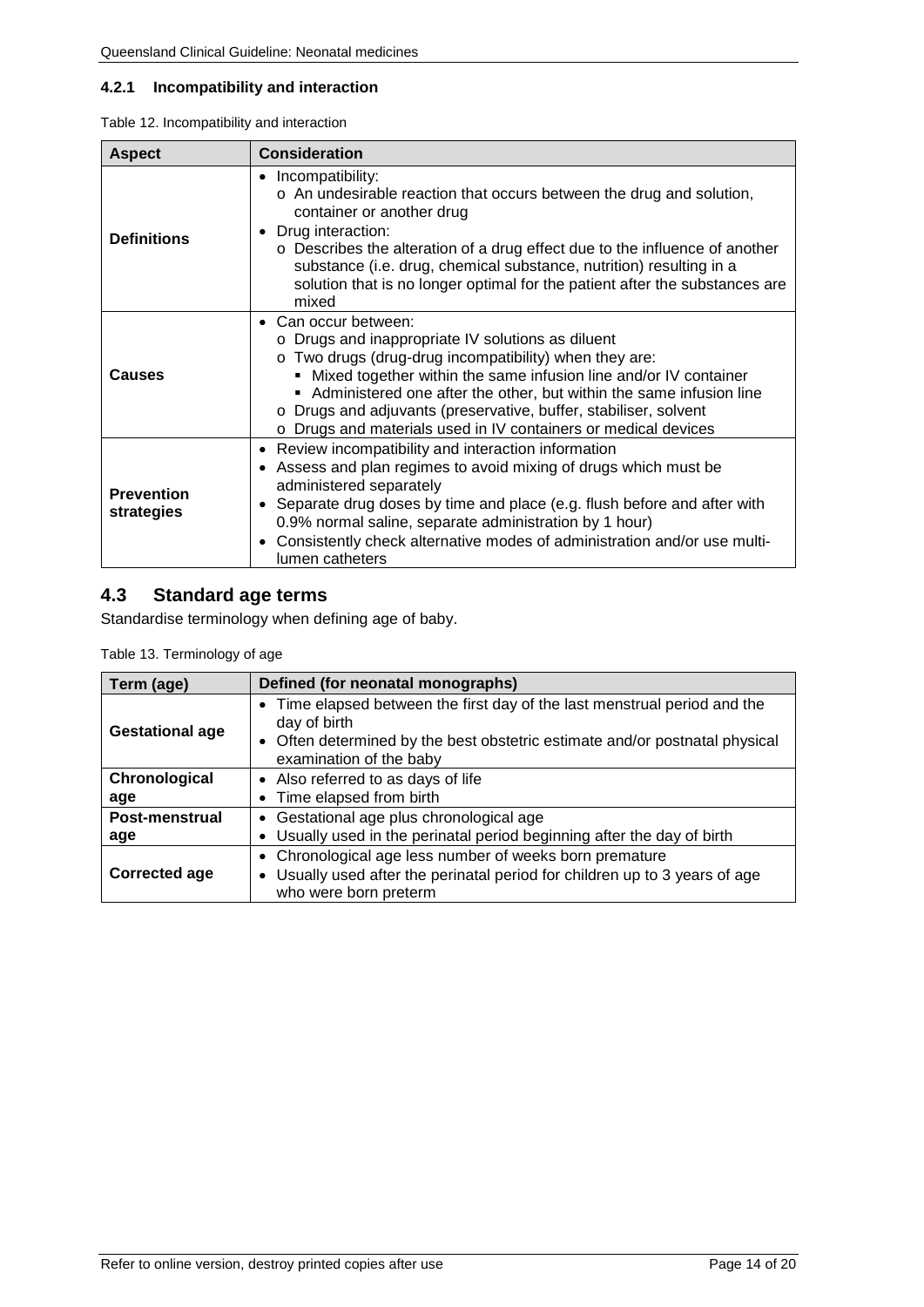### <span id="page-14-0"></span>**4.4 Parenteral access management**

Intravenous access is a complex and often problematic issue for neonates. Balancing the risks and benefits of multiple and sometimes concurrent medication and fluid administration in the neonate with limited or insufficient IV access requires significant expertise.

<span id="page-14-1"></span>

| <b>Aspect</b>                                 | <b>Recommendation</b>                                                                                                                                                                                                                                                                                                                                                                                                                                                                                                                                                                                                                                                                                                                                                                                                                                                 |  |
|-----------------------------------------------|-----------------------------------------------------------------------------------------------------------------------------------------------------------------------------------------------------------------------------------------------------------------------------------------------------------------------------------------------------------------------------------------------------------------------------------------------------------------------------------------------------------------------------------------------------------------------------------------------------------------------------------------------------------------------------------------------------------------------------------------------------------------------------------------------------------------------------------------------------------------------|--|
| Route of<br>administration                    | • When both are appropriate and feasible<br>o Choose IV over IM administration<br>o Choose IV over UAC administration<br>• Seek expert advice from a neonatologist/paediatrician before UAC use                                                                                                                                                                                                                                                                                                                                                                                                                                                                                                                                                                                                                                                                       |  |
| <b>UAC</b> access                             | • Very limited evidence or expert consensus about the safety of individual<br>medications administered via UAC <sup>24-28</sup><br>Limit UAC administration to cases where benefit outweighs risk (e.g. no<br>$\bullet$<br>other access available, emergency situation) <sup>24</sup><br>Do not administer vasoactive agents (e.g. dopamine, dobutamine<br>$\bullet$<br>adrenaline), hypertonic or hypotonic solutions or hyperosmolar solutions<br>via UAC <sup>24-26</sup><br>Where specified in the monograph, UAC administration is based on the<br>$\bullet$<br>consensus opinion of the working party and or clinical leads<br>Discuss with neonatologist/paediatrician prior to use                                                                                                                                                                            |  |
| <b>Routine IV care</b>                        | Flush the IV access before and after administration of medicines<br>$\bullet$<br>o Do not flush the active medication through by changing the<br>maintenance infusion rate<br>o When determining volume of flush consider fluid requirements of baby,<br>length of infusion line needing to be cleared and individual<br>circumstances<br>Give IV medications separately<br>Do not administer or connect into a line containing blood or blood products<br>$\bullet$<br>Monitor all IV sites for extravasation and local site reactions<br>$\bullet$<br>Change IV administration sets and fluids in accordance with:<br>$\bullet$<br>o Local protocols<br>o Medicine stability requirements specified in individual monographs<br>• If no local protocols for frequency of changing IV administration sets and<br>fluids<br>o Change at least every 96 hours (4 days) |  |
| <b>Filters</b>                                | • Use IV filters in accordance with<br>o Local protocols<br>o Specific medicine requirements<br>• If no local protocol, use a 0.2 micron (µm) Pall filter on all IV infusions if<br>o Less than or equal to 1500 g or<br>o Baby (any weight) has CVL in situ                                                                                                                                                                                                                                                                                                                                                                                                                                                                                                                                                                                                          |  |
| <b>Co-infusion with</b><br>parental nutrition | • Avoid co-infusion (same IV access line or port) with PN<br>o Limited evidence about safety<br>• If unavoidable<br>o Seek expert pharmacological advice to inform decision-making<br>o Turn off PN and flush the line prior to infusion and prior to<br>recommencing PN (i.e. before and after medication administration)<br>o Infuse the medicine via a filter<br>o Consider the impact of temporarily ceasing PN on total daily fluid and<br>nutrition requirements                                                                                                                                                                                                                                                                                                                                                                                                |  |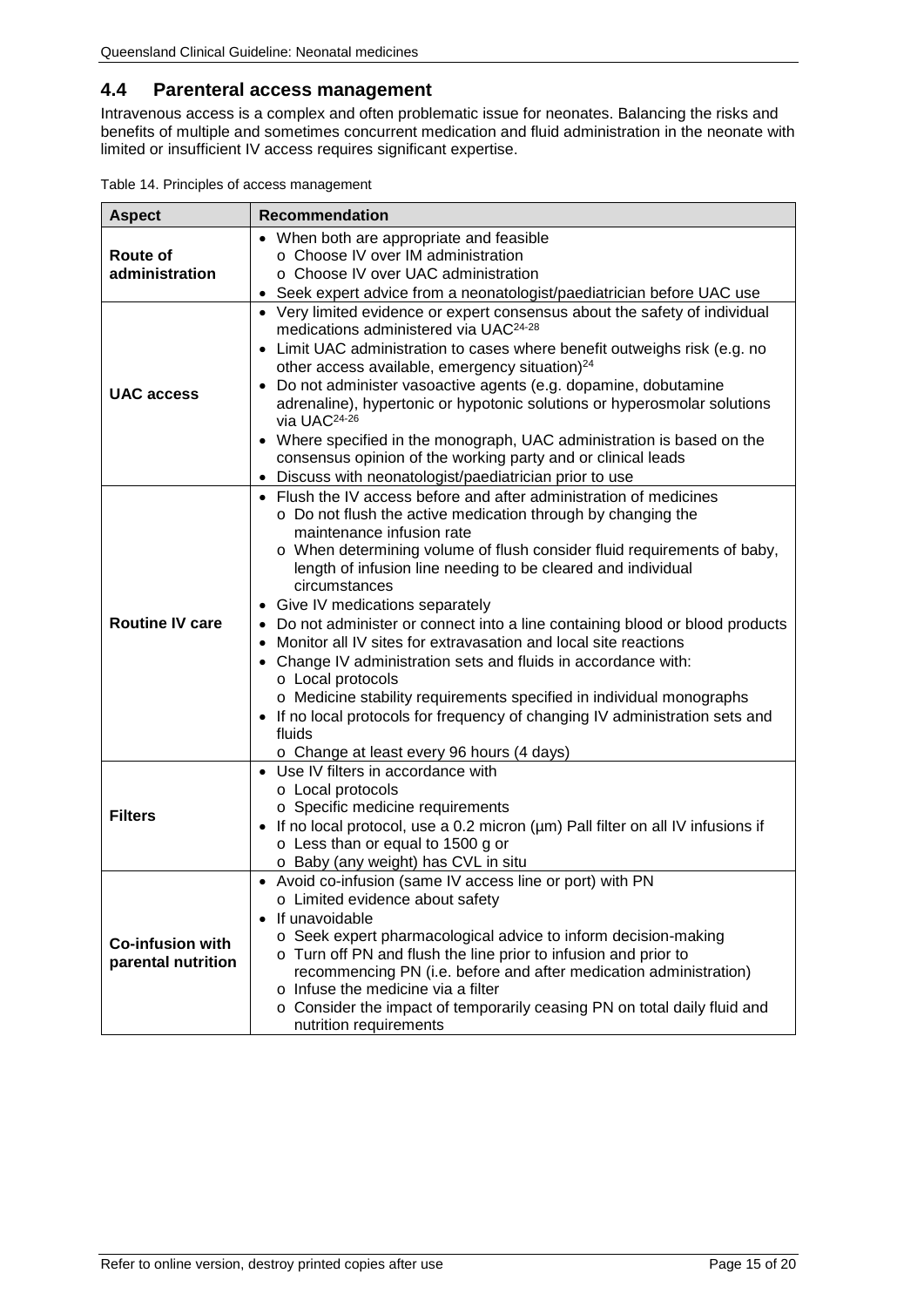### <span id="page-15-0"></span>**4.5 Evidence base**

There is limited high level evidence about the use of neonatal medicines. Refer to [Table 2. Factors](#page-5-1)  [contributing .](#page-5-1) It is common to find variations between reputable reference sources for dosages, administration techniques compatibilities/incompatibilities and side effects. It is also common to find widely varying practices and opinions among neonatal clinicians.

### <span id="page-15-1"></span>**4.5.1 Overarching principles**

Information in the NeoMedQ monographs:

- Preferentially references:
	- o Primary sources of recognised reliability/accuracy
	- o Neonatal specific content
	- o Current information (date of development/most recent review can be identified)
	- o Practices consistent with expert Queensland clinician opinion
- Is presented in a manner that enables identification of areas of uncertainty or those requiring clinical judgement on an individual basis

### <span id="page-15-2"></span>**4.5.2 Development process**

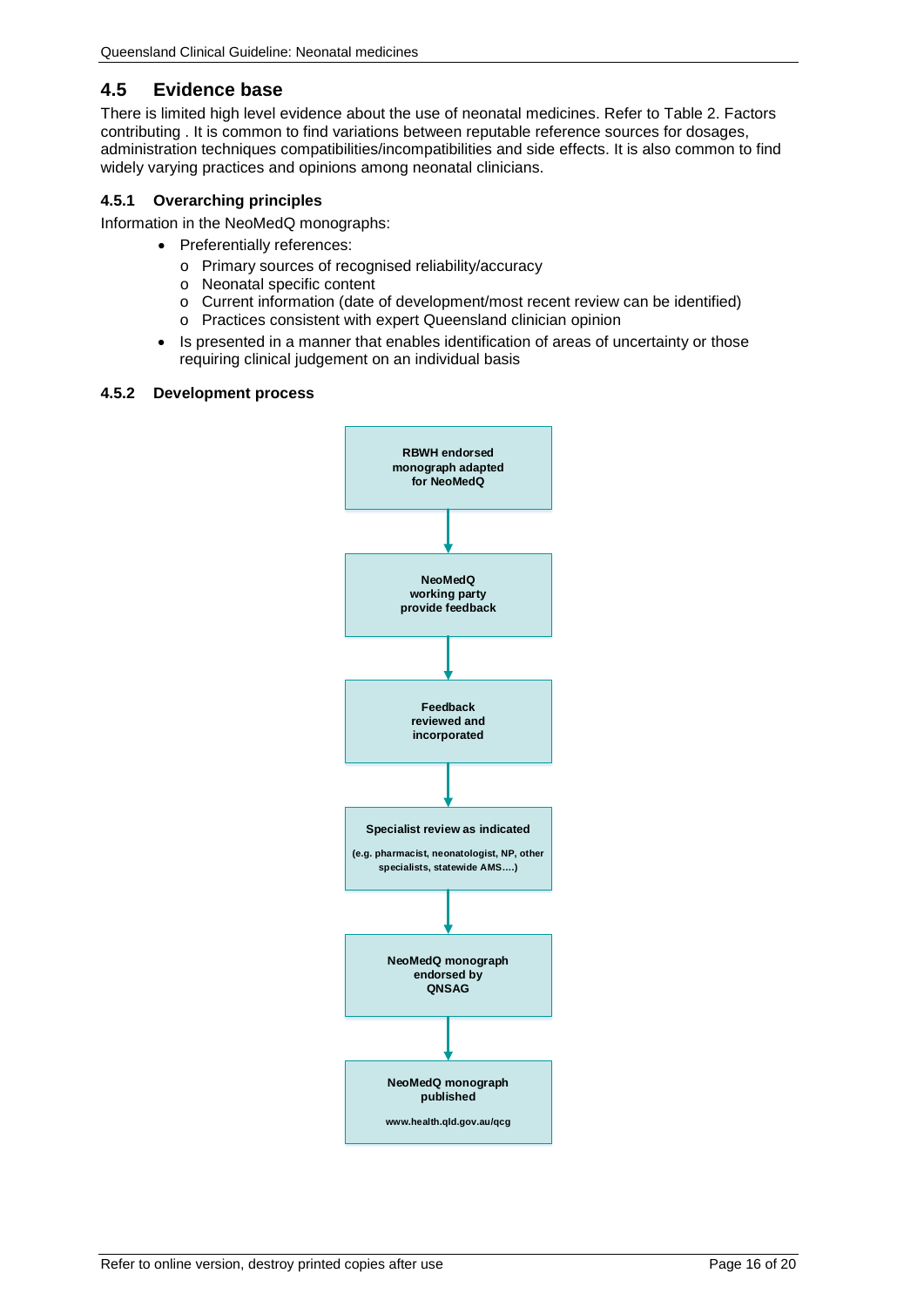### <span id="page-16-0"></span>**References**

1. National Association of Neonatal Nurses. Medication safety in the neonatal intensive care: position statement #3060. [Internet]. June 2014 [cited 2018 September 04]. Available from[: www.nann.org.](http://www.nann.org/)

2. Nguyen MR, Mosel C, Grzeskowiak LE. Interventions to reduce medication errors in neonatal care: a systematic review. Ther Adv Drug Saf 2018;9(2):123-55.

3. New South Wales Clinical Excellence Commission. Medication Safety Self Assessment® for Australian hospitals. [Internet]. 2015 [cited 2018 September 11]. Available from: [http://www.cec.health.nsw.gov.au/.](http://www.cec.health.nsw.gov.au/)

4. Australian Commission on Safety and Quality in Health Care. Position statement on paediatric prescribing. [Internet]. March 2018 [cited 2018 September 04]. Available from: [https://www.safetyandquality.gov.au/.](https://www.safetyandquality.gov.au/)

5. Krzyzaniak N, Bajorek B. Medication safety in neonatal care: a review of medication errors among neonates. Ther Adv Drug Saf 2016;7(3):102-19.

6. Dabliz R, Levine S. Medication safety in neonates. Am J Perinatol 2012;29(1):49-56.

7. Maaskant J, Vermeulen H, Apampa B, Fernando B, Ghaleb M, Neubert A, et al. Interventions for reducing medication errors in children in hospital. Cochrane Database of Systematic Reviews. [Internet]. 2015 [cited 2018 September 04]; Issue 3. Art. No.: CD006208 DOI:10.1002/14651858.CD006208.pub3.

8. Rinke ML, Bundy DG, Velasquez CA, Rao S, Zerhouni Y, Lobner K, et al. Interventions to reduce pediatric medication errors: a systematic review. Pediatrics 2014;134(2):338-60.

9. Australian Commission on Safety and Quality in Health Care. National safety and quality health care standards. [Internet]. 2017 [cited 2018 September 04]. Available from: [https://www.safetyandquality.gov.au/.](https://www.safetyandquality.gov.au/) 10. Australian Medicines Handbook Childrens Dosing Companion. Prescribing for children. [Internet]. 2018 [cited 2018 September 04]. Available from[: https://www.childrens.ahm.net.au.](https://www.childrens.ahm.net.au/)

11. Australian Commission on Safety and Quality in Health Care. Summary and rationale for a national medication chart. [Internet]. August 2004 [cited 2018 September 04]. Available from:

[https://www.safetyandquality.gov.au/.](https://www.safetyandquality.gov.au/)

12. Australian Commission on Safety and Quality in Health Care. Recommendations for terminology, abbreviations and symbols used in medicines documentation. [Internet]. December 2016 [cited 2018 September 04]. Available from[: https://www.safetyandquality.gov.au/.](https://www.safetyandquality.gov.au/)

13. Australian Commission on Safety and Quality in Health Care. Evidence briefings on interventions to improve medication safety: double checking medication administration. [Internet]. August 2013 [cited 2018 September 04]. Available from[: https://www.safetyandquality.gov.au/.](https://www.safetyandquality.gov.au/)

14. Australian Commission on Safety and Quality in Health Care. National tall man lettering list. [Internet]. November 2017 [cited 2018 September 04]. Available from: [https://www.safetyandquality.gov.au/.](https://www.safetyandquality.gov.au/)

15. Australian Commission on Safety and Quality in Health Care. National standard for user-applied labelling of injectable medicines, fluids and lines. [Internet]. August 2015 [cited 2018 September 04]. Available from: [https://www.safetyandquality.gov.au/.](https://www.safetyandquality.gov.au/)

16. Australian Commission on Safety and Quality in Health Care. National standard for user-applied labelling of injectable medicines, fluids and lines. Preprinted medicine line label guide. [Internet]. 2015 [cited 2018 Septemer 20]. Available from[: https://www.safetyandquality.gov.au/.](https://www.safetyandquality.gov.au/)

17. Australian Commission on Safety and Quality in Health Care. Evidence briefings on interventions to improve medication safety: barcode medication administration systems. [Internet]. June 2013 [cited 2018 September 04]. Available from: [https://www.safetyandquality.gov.au/.](https://www.safetyandquality.gov.au/)

18. Australian Commission on Safety and Quality in Health Care. Electronic medication management systems: a guide to safe implementaiton. [Internet]. August 2013 [cited 2018 September 04]. Available from: [https://www.safetyandquality.gov.au/.](https://www.safetyandquality.gov.au/)

19. Health (Drugs and Poisons) Regulation 1996 (Qld).

20. The Therapeutic Goods Act 1989.

21. Health Act 1937 (Qld).

22. Queensland Health. List of approved medicines. [Internet]. 2018 [cited 2018 September 04]. Available from: www.health.gld.gov.au

23. Hockenberry M, Wilson D. Wong's Nursing Care of Infants and Children. 10th ed. USA: Elsevier; 2014.

24. Smith L, Dills R. Survey of medication administration through umbilical arterial and venous catheters. Am J Health Syst Pharm 2003;60(15):1569-72.

25. Furdon SA, Horgan MJ, Bradshaw WT, Clark DA. Nurses' guide to early detection of umbilical arterial catheter complications in infants. Adv Neonatal Care 2006;6(5):242-56; quiz 57-60.

26. Zenk KE, Noerr B, Ward R. Severe sequelae from umbilical arterial catheter administration of dopamine. Neonatal Netw 1994;13(5):89-91.

27. Shahid S, Dutta S, Symington A, Shivananda S, McMaster University N. Standardizing umbilical catheter usage in preterm infants. Pediatrics 2014;133(6):e1742-52.

28. Green C, Yohannan MD. Umbilical arterial and venous catheters: placement, use, and complications. Neonatal Netw 1998;17(6):23-8.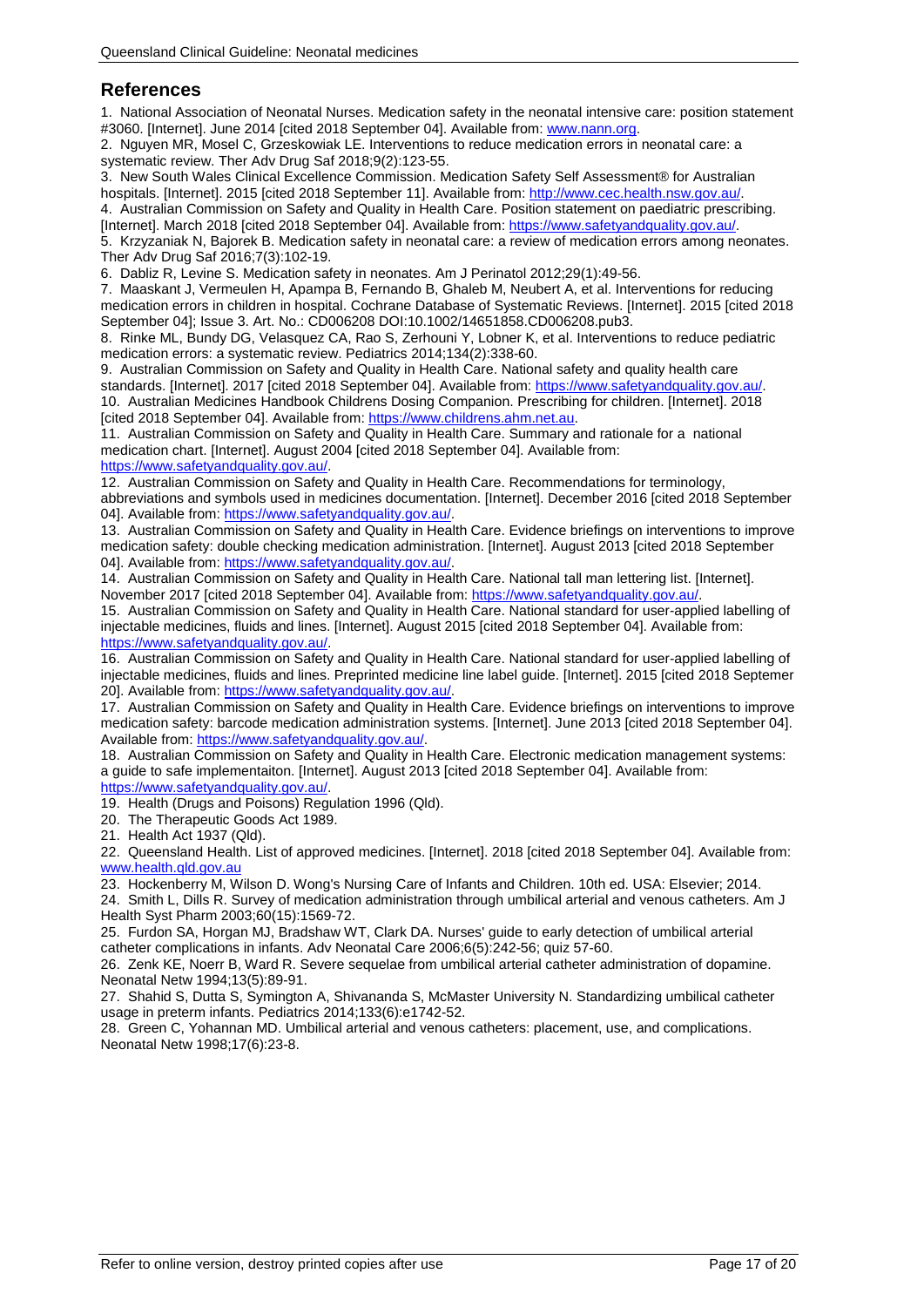# <span id="page-17-0"></span>**Appendix A: Standard medication terms and abbreviations**

| Units of measure (intended meaning)      | Safe term/abbreviation                  |
|------------------------------------------|-----------------------------------------|
| centimetre                               | cm                                      |
| gram(s)                                  | g                                       |
| hour, minute                             | hour, minute                            |
| international unit(s)                    | unit(s)                                 |
| kilogram                                 | kg                                      |
| litres                                   | L                                       |
| micrograms                               | microgram, MICROg, microg               |
| microlitre                               | microlitre                              |
| micromol                                 | micromol                                |
| milligram per litre                      | mg/L                                    |
| milligrams                               | mg                                      |
| millilitres                              | mL                                      |
| millimole                                | mmol                                    |
| percentage                               | %                                       |
| units                                    | unit (s)                                |
| Dose frequency (intended meaning)        | Safe term/abbreviation                  |
| $<$ or $>$                               | less than, greater than                 |
| after food                               | after food                              |
| at midday                                | midday                                  |
| at night                                 | night, nocte                            |
| before food                              | before food                             |
| every second day, on alternate days      | every 2 days                            |
| every two weeks, per fortnight           | every two weeks                         |
| every x hours                            | every x hours, x hourly x hrly          |
| for one day only                         | for 1 day                               |
| for three days                           | for 3 days                              |
| four times a day                         | qid                                     |
| hourly, every hour                       | hourly, every hour                      |
| immediately                              | stat                                    |
| in the morning                           | mane, morning                           |
| once a week                              | once a week and specify day of the week |
| once daily, once a day, daily, every day | once a day, daily                       |
| single dose                              | once                                    |
| three times a day                        | tds                                     |
| twice a day                              | bd                                      |
| when required                            | prn                                     |
| with food                                | with food                               |

Source: Australian Commission on Safety and Quality in Health Care. Re commendations for terminology, abbreviations and symbols used in medicines documentation. 2016.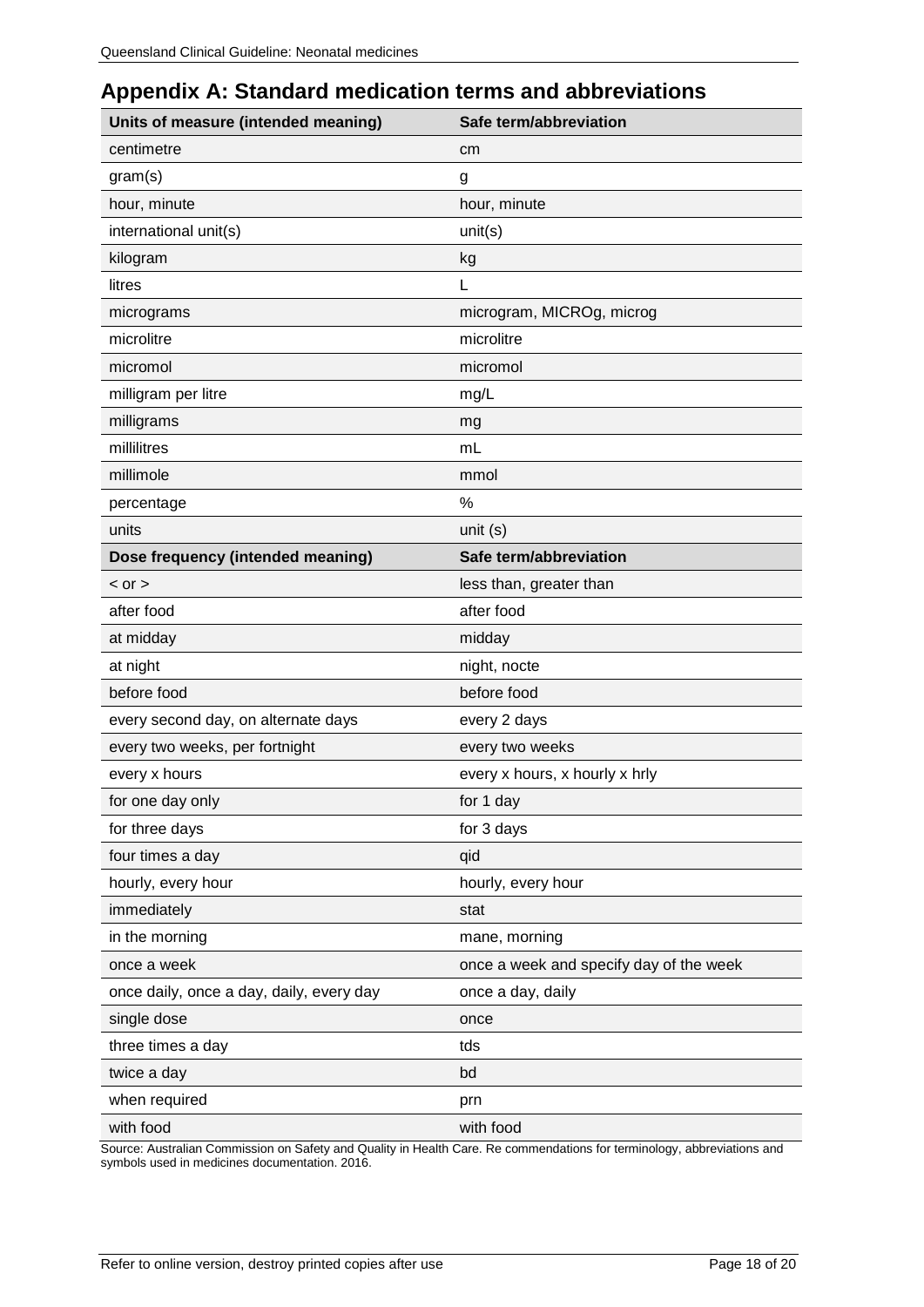# <span id="page-18-0"></span>**Appendix B: Routes of administration and dose forms**

| Route of administration (intended meaning) | Safe term/abbreviation             |
|--------------------------------------------|------------------------------------|
| buccal                                     | buccal                             |
| ear or eye (specify left, right or each)   | (right/ left/each) ear or eye      |
| epidural                                   | epidural                           |
| inhale, inhalation                         | inhale, inhalation                 |
| Intraarticular                             | intraarticular                     |
| intradermal                                | intradermal                        |
| intramuscular                              | IM                                 |
| intranasal                                 | intranasal                         |
| intraosseous                               | intraosseous                       |
| intraperitoneal                            | intraperitoneal                    |
| intrathecal                                | intrathecal                        |
| intravenous                                | IV                                 |
| irrigation                                 | irrigation                         |
| left                                       | left                               |
| nasogastric                                | <b>NG</b>                          |
| nebulised                                  | <b>NEB</b>                         |
| oral                                       | PO                                 |
| per rectum                                 | <b>PR</b>                          |
| per vagina                                 | PV                                 |
| percutaneous enteral gastrostomy           | <b>PEG</b>                         |
| peripherally inserted central catheter     | <b>PICC</b>                        |
| right                                      | right                              |
| subcutaneous                               | subcut                             |
| sublingual                                 | subling, under the tongue          |
| topical                                    | topical                            |
| Dose form (intended meaning)               | Safe term/abbreviation             |
| capsule                                    | capsule, cap                       |
| cream                                      | cream                              |
| ear drops                                  | ear drops                          |
| ear ointment                               | ear ointment, ear oint             |
| eye drops                                  | eye drops                          |
| eye ointment                               | eye ointment, eye oint             |
| injection                                  | injection, inj                     |
| metered dose inhaler                       | metered dose inhaler, inhaler, mdi |
| mixture                                    | mixture                            |
| nebule                                     | <b>NEB</b>                         |
| ointment                                   | ointment, oint                     |
| patient controlled analgesia               | <b>PCA</b>                         |
| pessary                                    | pess                               |
| powder                                     | powder                             |
| suppository                                | supp                               |
| tablet                                     | tablet, tab                        |

Source: Australian Commission on Safety and Quality in Health Care. Re commendations for terminology, abbreviations and symbols used in medicines documentation.